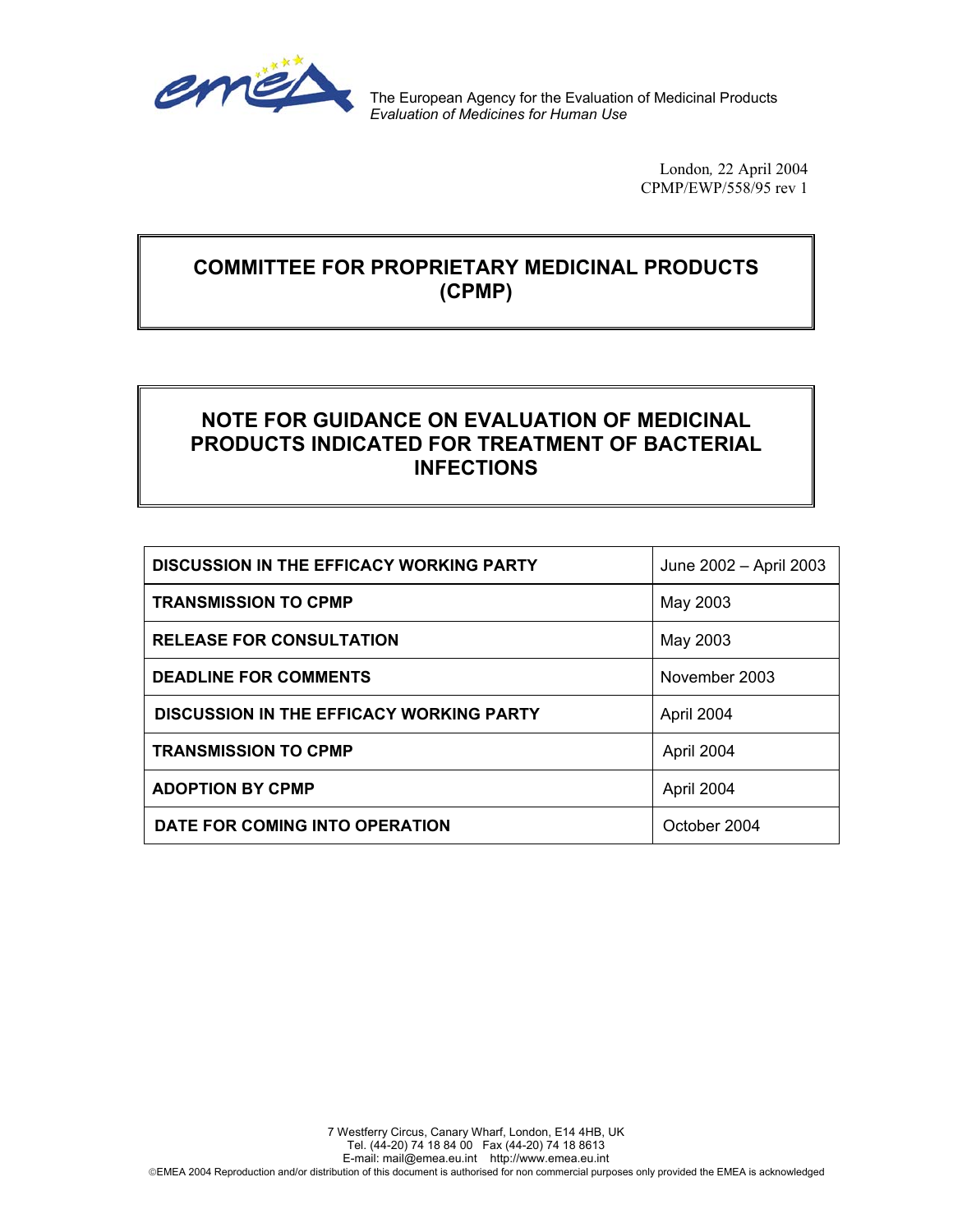#### **TABLE OF CONTENTS**

| I.              | PATIENT CHARACTERISTICS AND SELECTION OF PATIENTS 5                          |  |
|-----------------|------------------------------------------------------------------------------|--|
| I.1             |                                                                              |  |
| L <sub>2</sub>  |                                                                              |  |
| П.              |                                                                              |  |
| II.1            |                                                                              |  |
| II.1.1          |                                                                              |  |
| II.1.2          |                                                                              |  |
| II.1.3          |                                                                              |  |
| II.2            |                                                                              |  |
| II.2.1          |                                                                              |  |
| II.2.2          |                                                                              |  |
| II.2.3          |                                                                              |  |
| III.            |                                                                              |  |
| III.1           |                                                                              |  |
| III.2           |                                                                              |  |
| <b>III.2.1</b>  |                                                                              |  |
| III.2.2         | Optimisation of dose, dose regimen and duration of therapy 10                |  |
| III.3           |                                                                              |  |
| <b>III.3.1</b>  |                                                                              |  |
| <b>III.3.2</b>  |                                                                              |  |
| <b>III.3.3</b>  | Special considerations for active comparative studies13                      |  |
| <b>III.3.4</b>  |                                                                              |  |
| <b>III.3.5</b>  | Infections due to rare, difficult to treat pathogens and infections that are |  |
|                 |                                                                              |  |
| <b>III.4</b>    |                                                                              |  |
| IV.             |                                                                              |  |
| IV.1            |                                                                              |  |
| IV.2            |                                                                              |  |
| IV.3            |                                                                              |  |
| V.              |                                                                              |  |
| V.1             |                                                                              |  |
| V <sub>.2</sub> |                                                                              |  |
| V.3             |                                                                              |  |
| V.4             |                                                                              |  |
| V.4.1           |                                                                              |  |
| V.4.2           |                                                                              |  |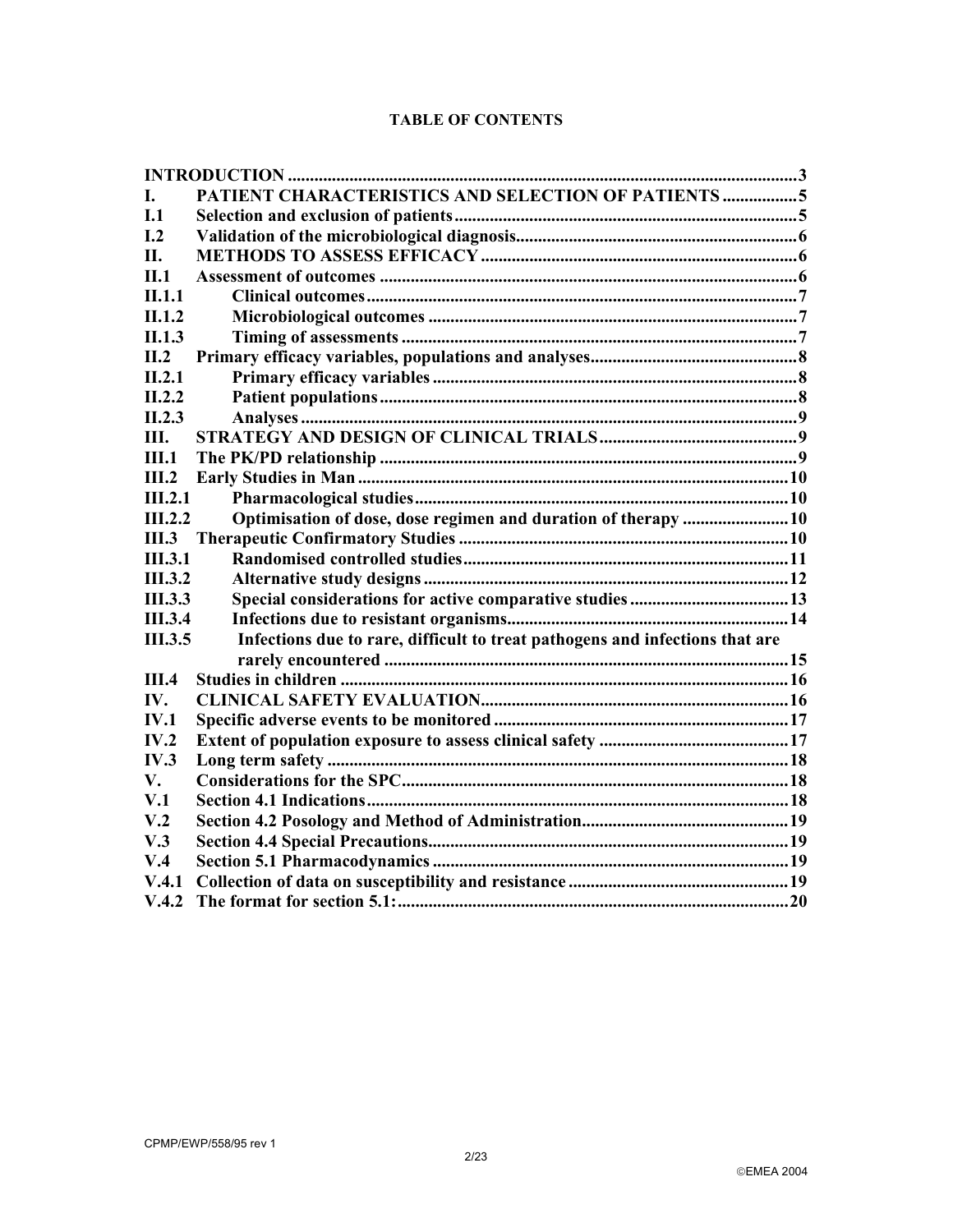# NOTE FOR GUIDANCE ON EVALUATION OF MEDICINAL PRODUCTS INTENDED FOR TREATMENT OF BACTERIAL INFECTIONS

This Note for Guidance replaces the Note for Guidance on Evaluation of New Anti-bacterial Medicinal Products (CPMP/EWP/558/95) that was adopted in April 1997. It incorporates a revision of the Note for Guidance on the Pharmacodynamic Section of the SPC for Antibacterial Medicinal Products (CPMP/EWP/520/96) that was adopted in June 1997.

This Note for Guidance should be read in conjunction with Directive 75/318, as amended, as well as all other pertinent elements outlined in current and future EU and ICH guidelines and regulations, especially those on:

Dose-Response Information to Support Drug Registration (ICH E4),

Statistical Principles for Clinical Trials (ICH E9),

Choice of Control Group in Clinical Trials (ICH E10),

The Extent of Population Exposure to Assess Clinical Safety for Drugs (ICH E1A),

Pharmacokinetics and Pharmacodynamics in the development of antibacterial medicinal products (CPMP/EWP/2655/99.

This Note is intended to assist applicants during the clinical development of antibacterial products. It is recommended that any proposals for major deviation(s) from this guidance should be discussed with EU Regulators before implementation. All such deviations should be explained and discussed in the Clinical Overview. In addition, it is not possible to provide specific and/or concise guidance in this document to cover every conceivable situation that may arise. Therefore, applicants may find it particularly useful to discuss certain matters with EU Regulators. For example, the use of alternative study designs (i.e. other than standard randomised active controlled trials to evaluate therapeutic efficacy), such as placebocontrolled studies, the possibility of providing a single study to support a specific indication, the choice of comparative regimens and of delta and the extent of the in-vitro data to be collected.

It may also be appropriate for applicants to consider the content of this note for guidance in conjunction with recent relevant documents that may have been issued by learned societies in the field of infectious diseases and clinical microbiology. The influence of any such documents on the content of the clinical development programme should be discussed in the expert reports/clinical overview and also in individual study reports.

## **INTRODUCTION**

This Note for Guidance is applicable to the design and implementation of clinical studies that may be performed to support an initial application for licensure and also to studies that may be performed in the post-licensure period (for example, to support additional indications). The focus of this Note for Guidance is on the evaluation of antibacterial agents when administered systemically. Many, but not all, of the principles of drug development that are outlined may be applicable to formulations of antibacterial agents that are intended for topical application. However, this document does not provide specific guidance on the clinical investigation of antibacterial agents when administered topically.

CPMP/EWP/558/95 rev 1 The Note considers the clinical trial data that should support the indications, the dose regimen(s) and the duration(s) of therapy but detailed guidance on studies that might support individual types of indications is not provided. The microbiological data that should be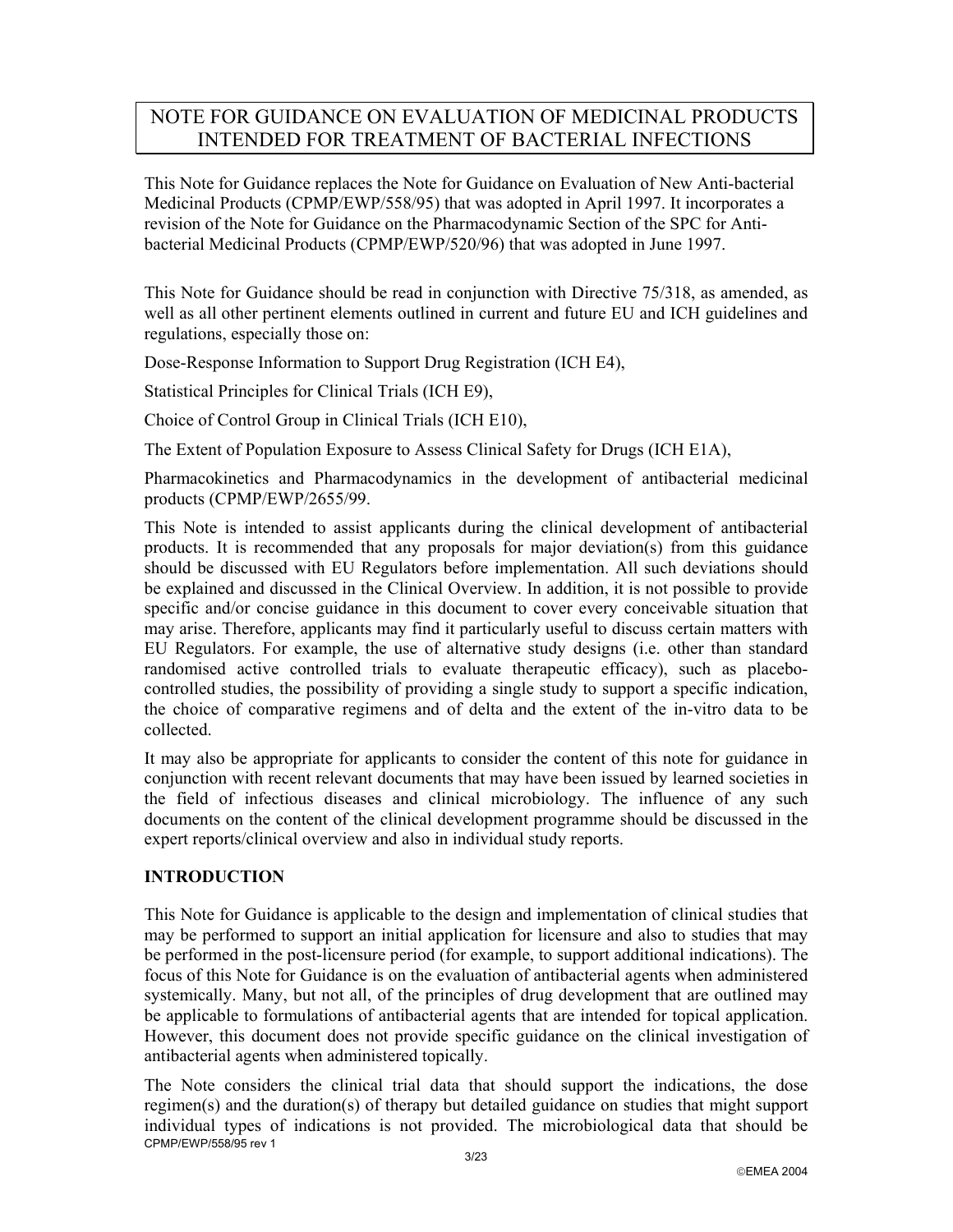obtained before and during the preliminary and confirmatory clinical trials are discussed in section V of the document, where the format and content of sections 4.1, 4.2, 4.4 and 5.1 of the SPC are addressed.

This revision of the previous Note for Guidance takes into account the fact that bacterial resistance to antibacterial agents may be considered to be an issue for the short and longerterm safety and efficacy of these drugs. Consideration has also been given to matters raised in response to the EMEA discussion paper on antimicrobial resistance (EMEA/9880/99, Rev. 1).

In May 1999, the Scientific Steering Committee of the European Communities stated that "morbidity and mortality may be increased by delay in administrating effective treatment for infections caused by organisms resistant to one or more antimicrobials which would normally be prescribed empirically". Thus, an important contribution to the combat of the threat to human health that is posed by bacterial resistance to therapy would be to attempt to optimise the mode of use of antibacterial agents. This first revision addresses those aspects of the drug development programme that are likely to be most relevant to identifying the optimal modes of use an antibacterial agent, including the specificity of the diagnosis, the selection of dose regimens and the duration of therapy. It is hoped that, by these means, the appropriate use of antibacterial agents may be fostered.

Additions to this Note for Guidance include a consideration of the possible approaches to the clinical evaluation of antibacterial agents that may be suitable for the treatment of infections due to bacteria that demonstrate resistance to several other drugs. In particular, the Note raises the possibility that an initial Marketing Authorisation or addition of an indication to an existing Marketing Authorisation might be possible based on limited data on the utility of an antibacterial agent for treating serious infections for which there are few therapeutic options.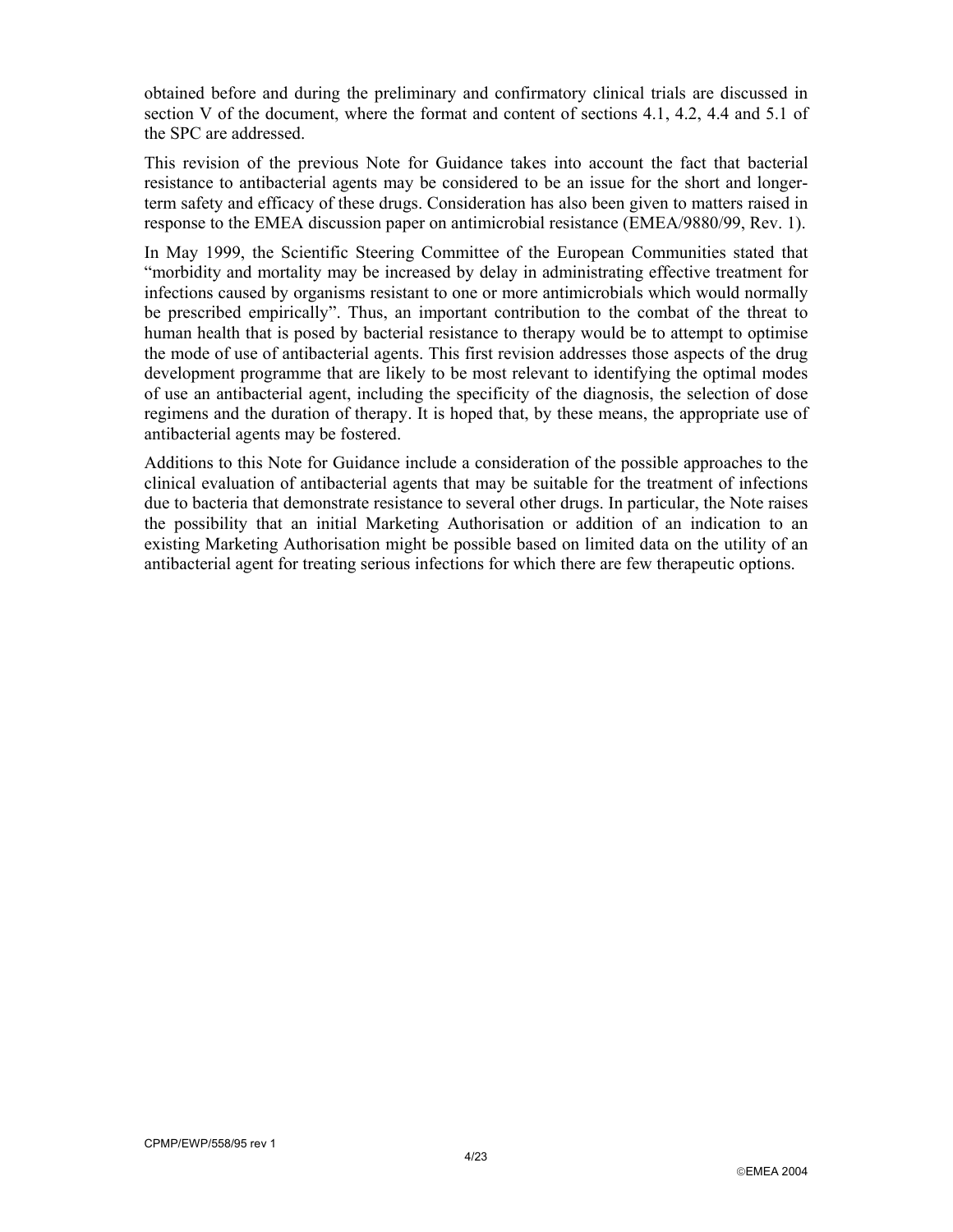## **I. PATIENT CHARACTERISTICS AND SELECTION OF PATIENTS**

### **I.1 Selection and exclusion of patients**

Much antibacterial therapy is actually initiated and terminated in accordance with the clinical findings, which are commonly non-specific for bacterial infections. There is a risk that studies might enrol a substantial proportion of subjects who do not actually have a bacterial infection and/or have an infection that would be likely to resolve without antibacterial therapy. This reduces the sensitivity of tests to detect differences in outcomes between the antibacterial agent under evaluation and the comparative therapy. Therefore, the inclusion and exclusion criteria should ensure that enrolment is limited to those patients who have the infection under study and who are in need of a course of antibacterial therapy.

Whenever possible, the enrolment of patients into clinical trials that are intended to support specific indications for use should not be based solely on the clinical findings. Enrolment may have to be based on clinical findings alone when there are no useful imaging tests and when the results of any microbiological tests are difficult to interpret (*eg.* acute exacerbation of chronic obstructive airways disease). If there are rapid diagnostic tests available that could be used to aid patient selection (eg. in streptococcal pharyngitis), protocols must clarify whether microbiological evaluability may reasonably be based on a positive result with such a test or whether a confirmatory positive culture is required.

The results of imaging can be used to aid patient selection provided that these are well documented and that the findings that are considered to support the diagnosis are prespecified. For investigations that are not routinely employed (*eg*. novel methods that are still under evaluation) and/or are may be difficult to interpret (*eg.* chest radiographs in young children), it is preferable that there should be a review by an independent expert or panel of experts blinded to treatment assignment. If, as is likely, this review has to be conducted retrospectively, the primary analysis of efficacy may be based on primary investigators' diagnoses. However, an additional analysis based on the results of the secondary review may be appropriate, especially if there are notable discrepancies between the investigators' and experts' opinions.

For each indication, the range of patient ages, severity of disease, co-morbidity (*eg.* immunodeficiency), need for surgical intervention, need for concomitant anti-infective therapies, and relevant aspects of patient management should be sufficiently broad to cover the spectrum of intended use. The documentation of severity of infection, preferably with the aid of a well-established grading system is always recommended and is particularly important in studies with agents for parenteral administration. It is desirable that protocols and data analysis plans should plan for stratification of patients from the outset according to one or more factors as appropriate to the indication that are most likely to affect outcome (such as severity and type of infection within the general indication).

In studies in which therapy is, at least initially, to be administered parenterally to treat acute infections that cannot be managed by parenteral therapy at home it is not considered sufficient to state in protocols that those patients eligible for enrolment should *require hospitalisation and treatment with parenteral therapy*. Clinical opinion regarding who needs to be hospitalised and who needs parenteral medication, and admission policies in different healthcare systems, vary considerably on these matters. Therefore, enrolment into such studies should depend only on clear inclusion criteria.

CPMP/EWP/558/95 rev 1 The protocol-specified criteria for the post-baseline withdrawal of the assigned therapy should be kept to the minimum that are considered to be necessary to ensure patient safety. For example, it is often not necessary to mandate stopping the assigned therapy in patients who are improving when results from baseline specimens show organisms that are of intermediate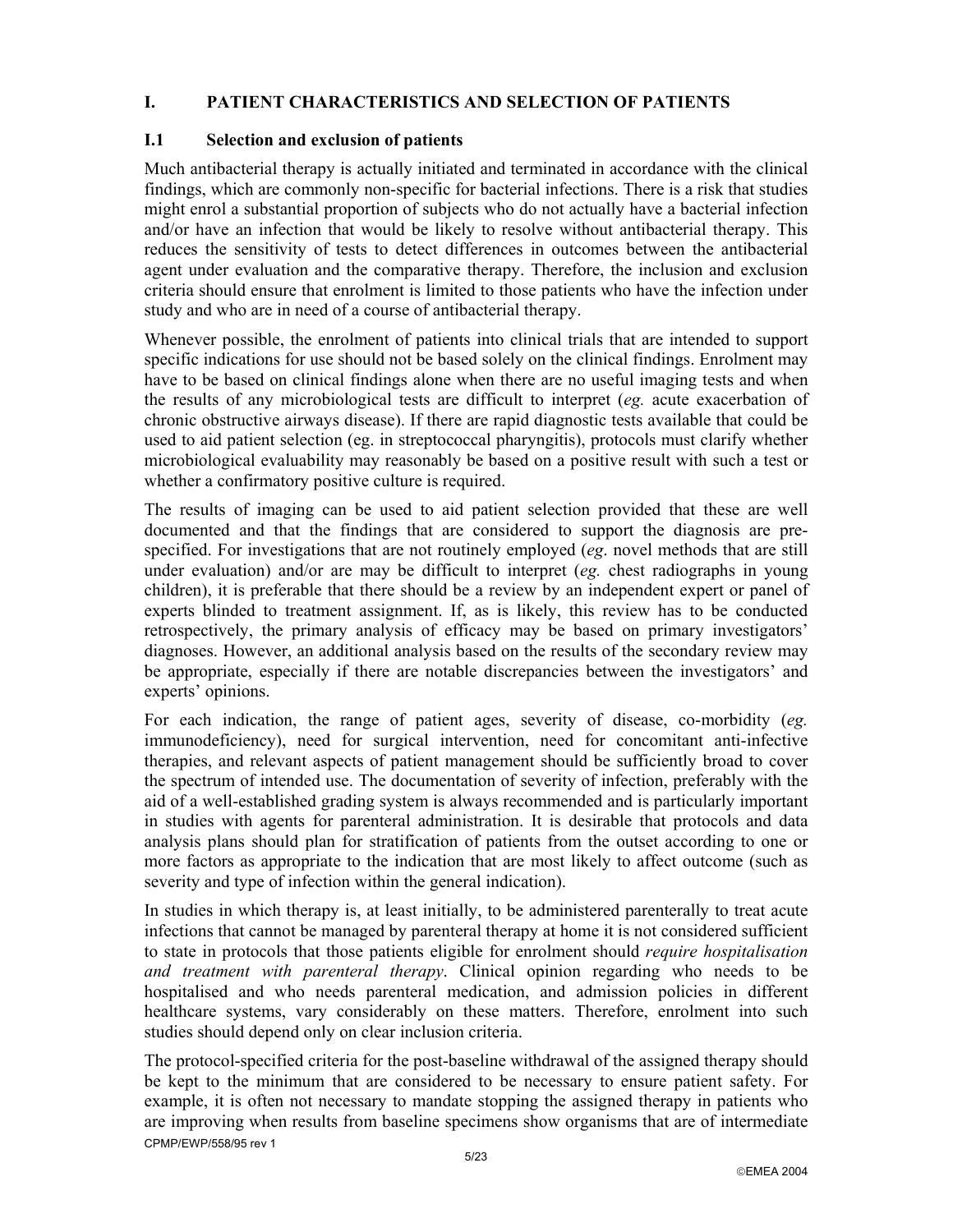susceptibility or even resistant to study therapy(ies). The information that may be gained by continuing therapy is especially useful when the pharmacokinetic/pharmacodynamic (PK/PD) relationship suggests that an antibacterial agent may be effective in at least some sites of infection even when the MIC of the drug for some pathogens is relatively high. All withdrawals from the assigned treatment group must be explained in the study report and there should be detailed documentation of the clinical and microbiological findings on the day of withdrawal.

For all patients who do not complete the last study visit, a full description of clinical signs and detailed documentation of the microbiological findings up to the time of the last visit should be presented in the study report.

## **I.2 Validation of the microbiological diagnosis**

A microbiological diagnosis, prior to or proven after enrolment and the commencement of study therapy, is highly desirable but is not possible in all indications. When establishing a microbiological diagnosis would involve an invasive procedure (such as sinus aspiration or tympanocentesis), this may be attempted in at least one of the studies conducted to support an indication or in a sub-population of patients.

When the indication permits, microbiological confirmation of the diagnosis should be obtained from pre-entry specimens or at least sought from baseline specimens. It is important that these tests are conducted and interpreted appropriately. For example, information on the methods that will be considered acceptable for the culture, identification and susceptibility testing of the pathogens should be clearly stated in the protocols. Protocols should also specify any other type of specific diagnostic tests (e.g. antigen or nucleic acid detection tests or serology) that might be accepted as evidence of infection. The use of a central laboratory for secondary confirmation of the microbiological or other diagnostic test results from local laboratories is encouraged. It may also be preferable for all serological testing to be performed in a centralised laboratory, using a single accepted methodology and set of interpretative criteria. Protocols should make it clear as to whether the results from local or centralised laboratories will be used in the primary analysis.

The relevance of the results of in-vitro susceptibility tests to clinical and microbiological outcomes may not be clear at the time that a study commences. Therefore, it may not be possible to state susceptibility test breakpoints in the protocol. If preliminary breakpoints are set, such as may be justified on the basis of PK/PD considerations, it should be made clear to investigators how they have been derived and that these are unconfirmed.

The correct designation of patients as being microbiologically evaluable or at least eligible for the analysis of outcomes in all patients with a pathogen is important. The inclusion of patients in these analyses when the species that have been isolated are very unlikely to be true pathogens in the type of infection under study is a major confounding factor in the assessment of microbiological outcomes. Therefore, it is important that those bacterial species that might and might not be considered true pathogens in the indication under study should be clearly specified in the protocol and that the applicant should be able to fully justify the list of species that is proposed.

## **II. METHODS TO ASSESS EFFICACY**

#### **II.1 Assessment of outcomes**

The assessment of the clinical, and when possible, the microbiological outcomes should be performed at regular intervals up to the end of treatment and at designated post-therapy visits.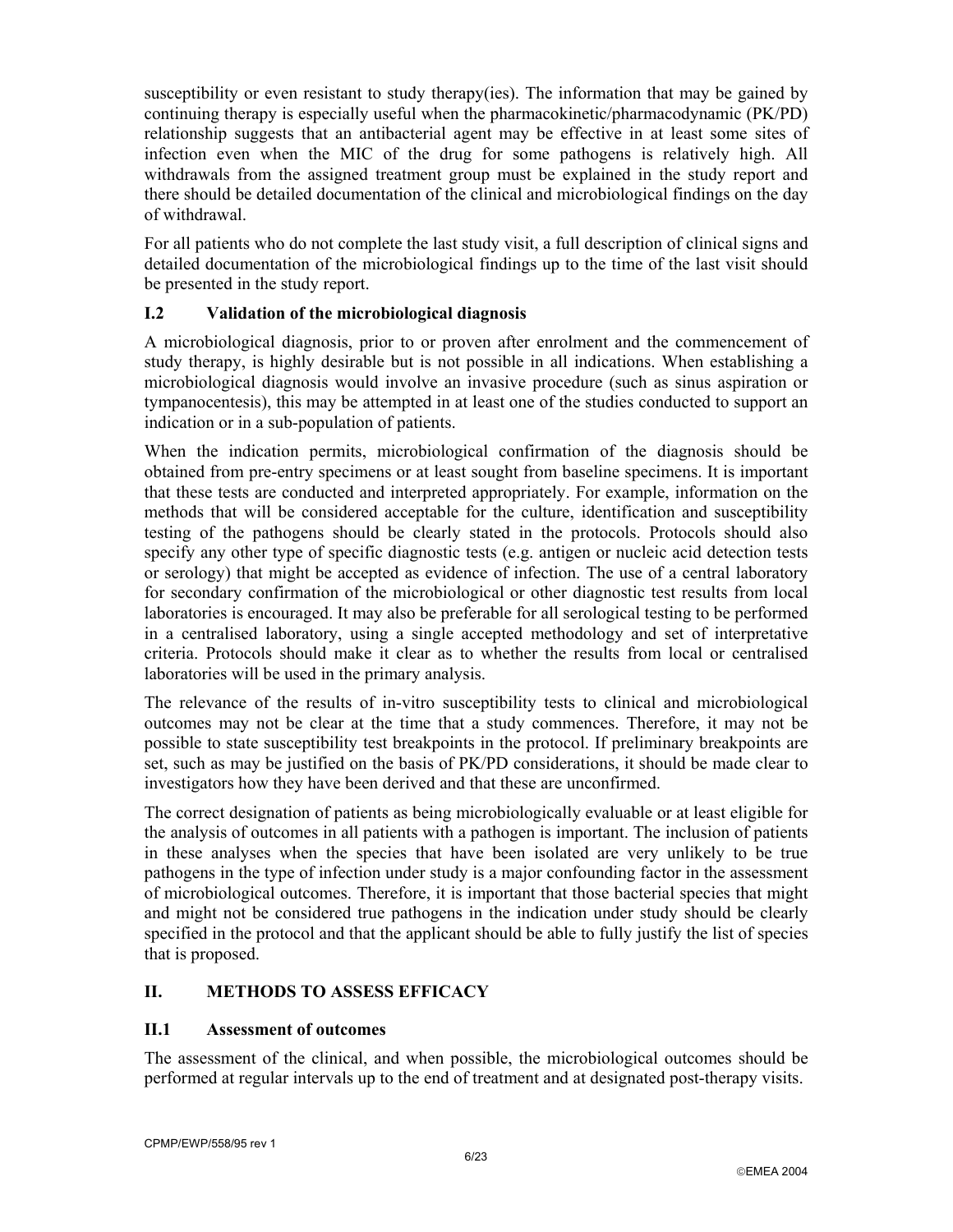## **II.1.1 Clinical outcomes**

At the test of cure (TOC) visit (see below), the clinical response to therapy should usually be categorised as either cure, failure or indeterminate. For most indications, cure should be defined as complete resolution of clinical signs and symptoms. However, in some types of indication a return to baseline status (*eg*. in AECB) or resolution to a point where no further antibacterial therapy is judged necessary (*eg*. in some skin infections) or other definition of cure (eg. in osteomyelitis and infections of the oral cavity) may be applied. The protocol should specify the criteria that should be met in order for a patient to fall into one of these outcome categories. Categorisation of patients as "improved" is too subjective for use in the primary analysis but may be an optional interim outcome assignment at the on-therapy visits and may be particularly appropriate when applied to the time of switch in IV/PO switch studies.

In some circumstances, the use of alternative measures of clinical outcome may be appropriate. For example, when the agent under study is being used to treat serious and/or life-threatening infections and/or there are limited therapeutic options, times to resolution of specific clinical signs or progression to defined events might be suitable outcome measures. Very occasionally, it might be appropriate to designate such alternative measures of clinical outcome as primary efficacy variables (see section II.2.1).

## **II.1.2 Microbiological outcomes**

The eradication or persistence of bacteria that were identified at baseline is most often presumed from the clinical response due to the lack of a sample for culture. However, direct demonstration of eradication or persistence of the causative organisms by sensitive methods should be attempted whenever this is feasible, and is mandatory in studies of most sexually transmitted diseases and urinary tract infections. If the judgement of microbiological response is to be based on estimates of residual bacterial load, as may be the case in some types of urinary tract infections, the interpretative criteria should be validated. In certain circumstances, such as discussed under II.1.1, time to sterilisation of a body compartment (such as blood or CSF) or time to eradication of specific pathogens from appropriate specimens may be appropriate microbiological outcomes.

The microbiological investigation (including comparisons of pre- and post-therapy susceptibilities of pathogens) of all patients who are clinical failures is mandatory whenever suitable samples can be obtained. For clinical failures in the post-therapy period, attempts should be made to differentiate cases of relapse from new infections (*eg*. using appropriate typing methods).

## **II.1.3 Timing of assessments**

A clear rationale for the timing of the on-therapy study visits, the TOC and other post-therapy visits and the total duration of follow-up should be provided in the protocol. Realistic windows around each visit should be pre-determined in the protocol definition of the fully evaluable (or *per protocol*) population. Every effort should be made to obtain follow-up information, including further microbiological data, at each of the planned visits on as many patients as possible. The study reports should account for all missing data at each visit. If the study is to be conducted in outpatients, it may be appropriate for patients to complete diaries that employ validated scoring systems in order to supplement the data recorded at formal study visits. This may be particularly useful if there are plans to conduct time to event analyses (*eg*. time to disappearance of individual symptoms).

An assessment of outcome at the end of therapy (EOT) may be useful. However, unless there is a very high risk of re-infection before the TOC visit, outcomes at EOT should not be designated as the TOC outcomes.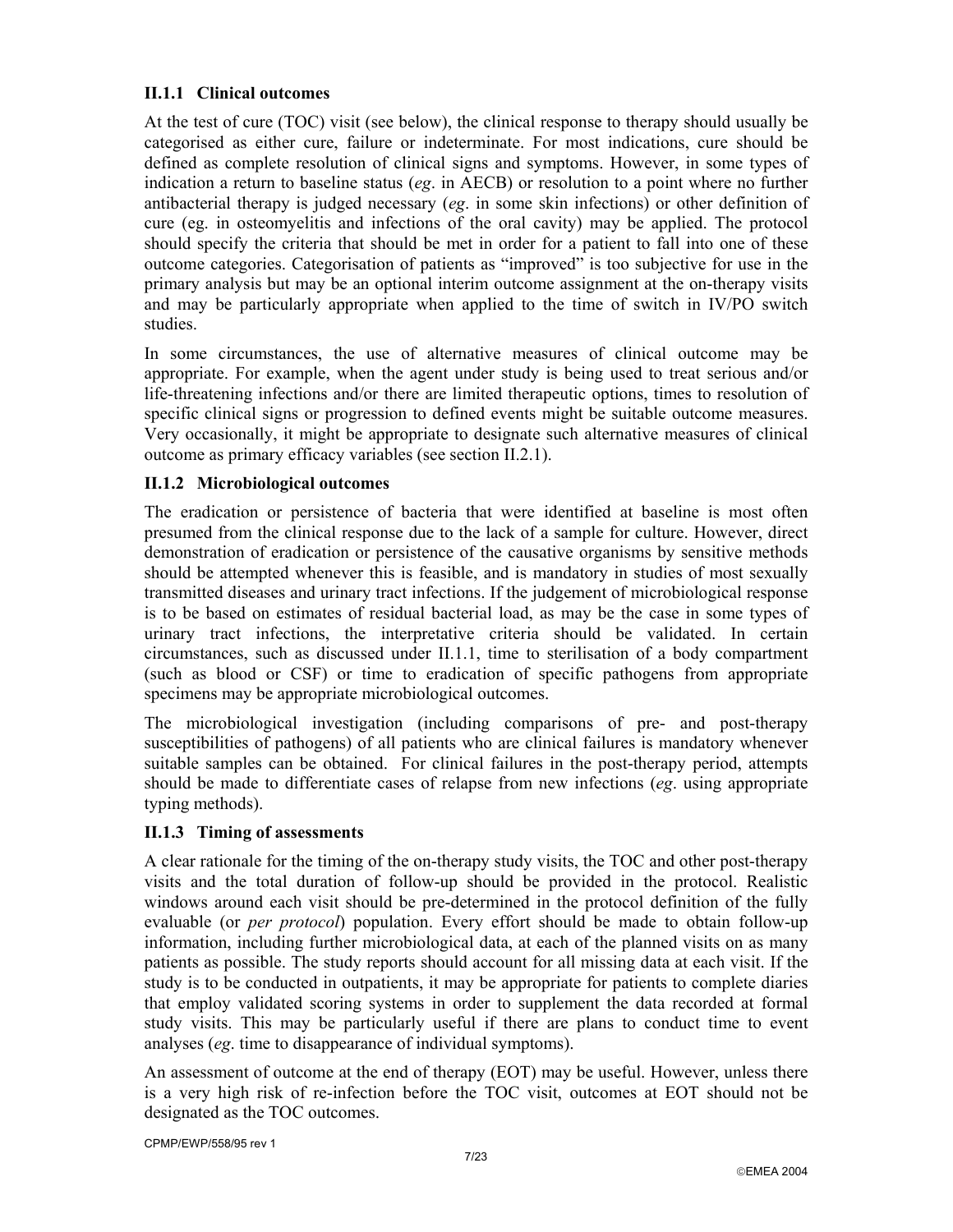The TOC visit is often scheduled to occur between 72 h and 10 days after the last dose of study therapy has been administered. However, the timing should be determined according to the indication and the pharmacokinetics of the drug *i.e.* there should be no or minimal levels of active drug remaining at the body site or in body fluids pertaining to the indication sought.

The timing of the TOC visit is more difficult to set when the protocol allows for the use of suppressive therapy (with the initial or another agent) after successful treatment for the acute infection (such as in the management of infections due to *Pseudomonas aeruginosa* in patients with cystic fibrosis). The need for this type of therapy must be clearly laid down in the protocol. The regimen(s) that may be offered should be specified. The primary analysis should focus on the responses to the initial course of treatment *i.e.* before the patient enters the suppressive treatment phase. A later post-therapy follow-up visit is appropriate in most indications and is most commonly held between 2-6 weeks post-therapy but may need to be later for infections such as endocarditis and osteomyelitis or for the evaluation of longer-term relapse rates (*eg*. in chronic obstructive airways disease). The timing of the last visit should be gauged to provide important information on recurrent infections, whether due to relapse or new infections, while taking into account the likely increase in numbers of patients that will be lost to follow up as time progresses.

## **II.2 Primary efficacy variables, populations and analyses**

## **II.2.1 Primary efficacy variables**

While both the clinical and microbiological outcomes should be assessed, one or the other should be designated the primary efficacy variable. The microbiological response is objective and is the preferred primary efficacy variable whenever this is appropriate to the indication (*eg*. urinary tract infections and most sexually transmitted diseases). However, in most indications the assessment of response to therapy will be based primarily on clinical outcomes. Whichever is designated as primary, the concordance between the clinical and microbiological outcomes should be evaluated and should be investigated for any demonstrable correlation with the in-vitro susceptibilities of the baseline and post-baseline pathogens.

As mentioned in section II.1, there may be instances in which alternative clinical and/or microbiological outcomes (such as time to event) provide valuable information on the overall response to treatment. Very occasionally, it might be appropriate that one or more alternative measures of outcome might be designated as primary alongside or in place of the more usual parameters (such as cure and eradication).

## **II.2.2 Patient populations**

Protocols should pre-define the criteria that should be met by patients in order to be considered to be clinically evaluable and/or microbiologically evaluable. These subsets should normally include only those patients who have no major protocol violations and who have been assessed within the visit windows. All protocols should also pre-define at least one intent to treat (ITT) population (usually all randomised patients), and it is often useful to define several modified ITT populations (such as all treated patients and all treated patients with a pathogen) (see ICH E9). The study report should account for all patients who are considered to be ineligible for inclusion in each of the pre-defined study populations.

The sample size calculation should aim to ensure that adequate numbers of patients will be enrolled that meet the eligibility criteria for the patient population that is designated to be primary according to the data analysis plan (see III.3.1).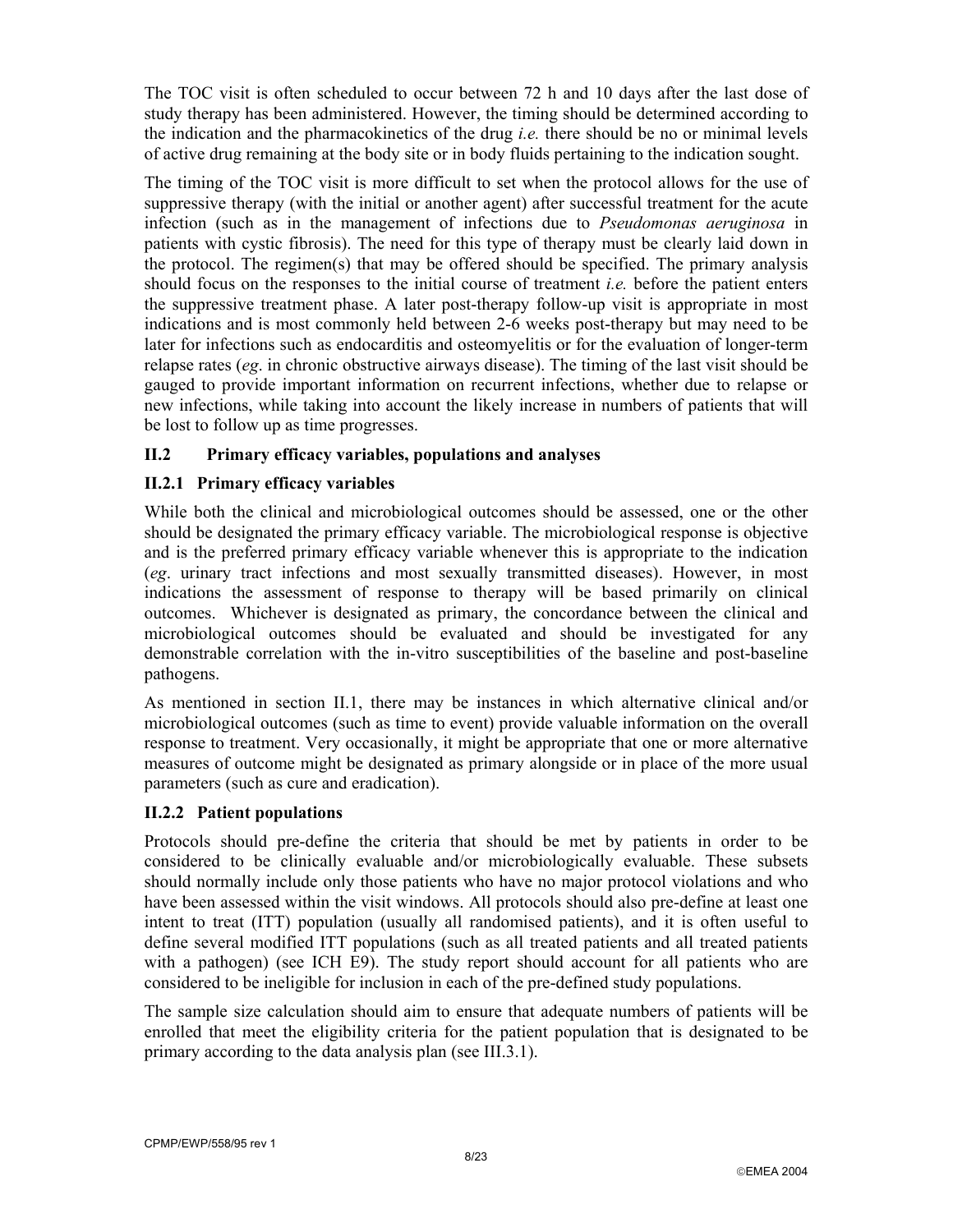## **II.2.3 Analyses**

Clinical and, where appropriate, microbiological outcomes should be presented and analysed for each of the relevant pre-defined study populations at TOC and at any other planned posttherapy visits. In indications in which more than one pathogen may be identified, microbiological outcomes should be analysed by patient and by pathogen.

The *per protocol* analysis should compare the results for the chosen primary efficacy variable between treatment groups at the TOC visit in the relevant (clinically or microbiologically) evaluable patient population. In studies that aim to demonstrate non-inferiority between test and reference treatments, the primary analysis for the study should usually be the *per protocol* analysis since this is the most sensitive for the detection of any real difference in efficacy between the groups.

Pre-planned analyses in other defined study populations are important since they may give a more realistic estimate of cure rates that will be achieved in clinical practice. Among others, these secondary analyses should include an evaluation of responses in all treated patients in which indeterminate outcomes are counted as failures. All such additional analyses should be compared with the findings of the primary analysis for consistency. It is essential to the overall interpretation and judgement of robustness of the findings that any incongruities should be explored and discussed. Appropriate analyses should also be pre-planned for all the designated secondary efficacy variables.

Outcomes should be presented according to age and gender and also according to other modes of patient classification, such as severity at baseline, surgical intervention and other factors relating to patient management. Formal analyses of outcomes between these patient groups may or may not be appropriate; the protocol should plan for these.

## **III. STRATEGY AND DESIGN OF CLINICAL TRIALS**

## **III.1 The PK/PD relationship**

(See also *Pharmacokinetics and Pharmacodynamics in the development of antibacterial medicinal products* [CPMP/EWP/2655/99] for elaboration on this topic).

Exploration of the in-vitro activity and the non-clinical pharmacokinetic and pharmacodynamic properties of an antibacterial agent should be sufficient so as to provide some indication of the dose regimens that should be explored initially in man. The evaluation of the PK/PD relationship and human pharmacokinetic data should be comprehensive enough to predict with reasonable confidence whether or not an antibacterial agent is likely to have useful clinical activity against organisms that appear to be susceptible to it, regardless of their susceptibility to other drugs. Thus, the mechanism of action of an antibacterial agent and, whenever possible, the potential mechanisms of bacterial resistance to it should be well described in the pre-clinical studies. In particular, any potential for bacteria that are already resistant to other agent(s) to show cross-resistance to the antibacterial agent under evaluation should be explored in detail, including those that possess relatively indiscriminate mechanisms of resistance (such as that mediated by membrane impermeability or efflux pumps).

It is desirable that the PK/PD relationship should be further explored during both the early and confirmatory clinical studies in infected patients to verify the conclusions drawn from the pre-clinical observations and pharmacokinetic data in healthy volunteers. As suggested in CPMP/EWP/2655/99, these investigations may constitute sub-studies within larger trials or may be studies that are specifically designed to address PK/PD relationships (see also section III.3.4).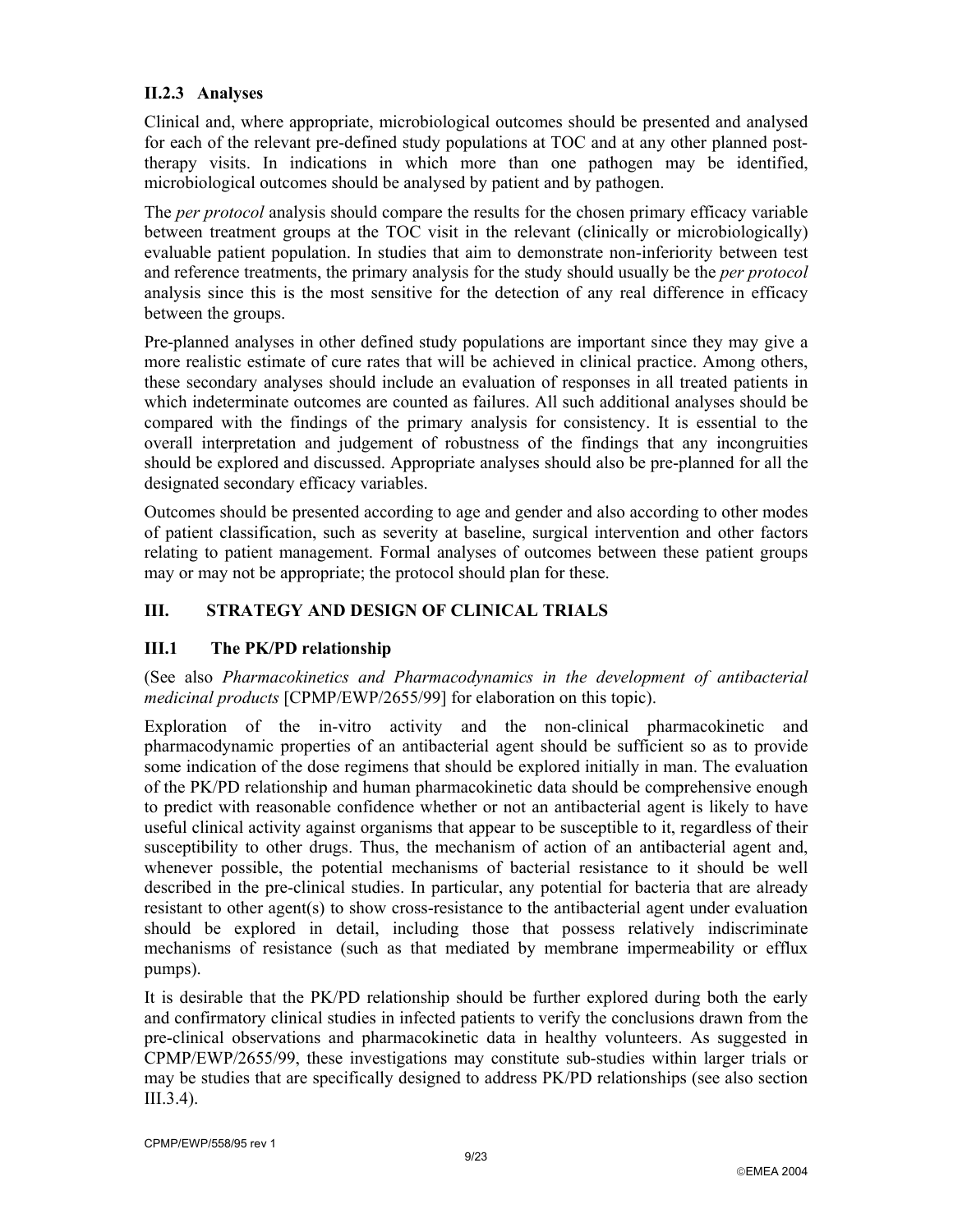## **III.2 Early Studies in Man**

## **III.2.1 Pharmacokinetic studies**

Human pharmacokinetic studies should fully characterise the absorption and disposition (including protein binding) of the active moiety(ies). Since there are methodological and interpretation problems associated with assays in whole tissues (e.g. homogenates) such studies are not generally helpful. However, drug concentrations at specialised sites (e.g. concentrations in the CSF) are useful and distribution studies in some other tissue fluids may be valuable. If such data are generated, they should be scientifically robust. In the case of intracellular localisation of the target pathogen, data on the activity of the drug in infected cells are encouraged. Factors that may influence the absorption, distribution and elimination of the agent (such as gender, drug interactions, effects of food and hepatic and renal insufficiency) should be evaluated.

## **III.2.2 Optimisation of dose, dose regimen and duration of therapy**

It is important that effective and safe dose regimens for the treatment of specific infections are unequivocally established prior to the marketing of an anti-bacterial agent. If an antibacterial agent is also to be used for prophylaxis against specific infections, there must be a sound justification for the number of doses that are to be given and the timings of these. With regard to establishing the optimal dose and dose interval for treatment and prophylaxis, general guidance is provided in CPMP/EWP/2655/99 as referred to in III.1 above.

Incomplete eradication of pathogenic organisms from the site(s) of infection may result in clinical relapses with attendant increased morbidity and the persistence of pathogenic organisms may contribute to the selection and spread of drug-resistant bacteria. Conversely, unnecessarily prolonged exposure to an antibacterial agent increases the degree of disruption of the normal flora and increases the selection pressure in favour of resistant micro-organisms (bacterial and other).

It is considered important that the duration of therapy for each indication should be scientifically justified. Clinical studies that seek to evaluate the efficacy of various durations of therapy (by indication and possibly also patient population) are encouraged. If possible, these should be performed early in the clinical development programme. For example, studies may set out to compare two or more durations of therapy with the test agent to a licensed comparator or, if there is a consensus for the duration of therapy in a specific indication, the test drug should be evaluated at this duration and at alternative duration(s). It is encouraged that protocols should plan to evaluate the relationship between duration of therapy and outcome in a meaningful fashion that is related to the type and severity of the presenting infection and the causative pathogen.

The information on dose and duration from early studies should then be taken forward to the confirmatory studies of efficacy, in which it may be appropriate to evaluate more than one dose regimen and/or duration in at least some indications. Whether or not a study sets out to formally compare more than one duration of therapy, consideration may be given to allowing a range of duration of therapy in individual studies that includes the minimum treatment period that is thought likely to be successful.

## **III.3 Therapeutic Confirmatory Studies**

While it is not essential that the confirmatory clinical studies to support the indications sought should be performed in the EU, the applicant should be able to demonstrate that the data on efficacy are applicable throughout the EU. As part of this justification, the dossier should describe and discuss the anticipated prevalence of resistance to the antibacterial agent in the EU among the pathogens that are most relevant to the indications sought (see also section V for further guidance on this matter).

CPMP/EWP/558/95 rev 1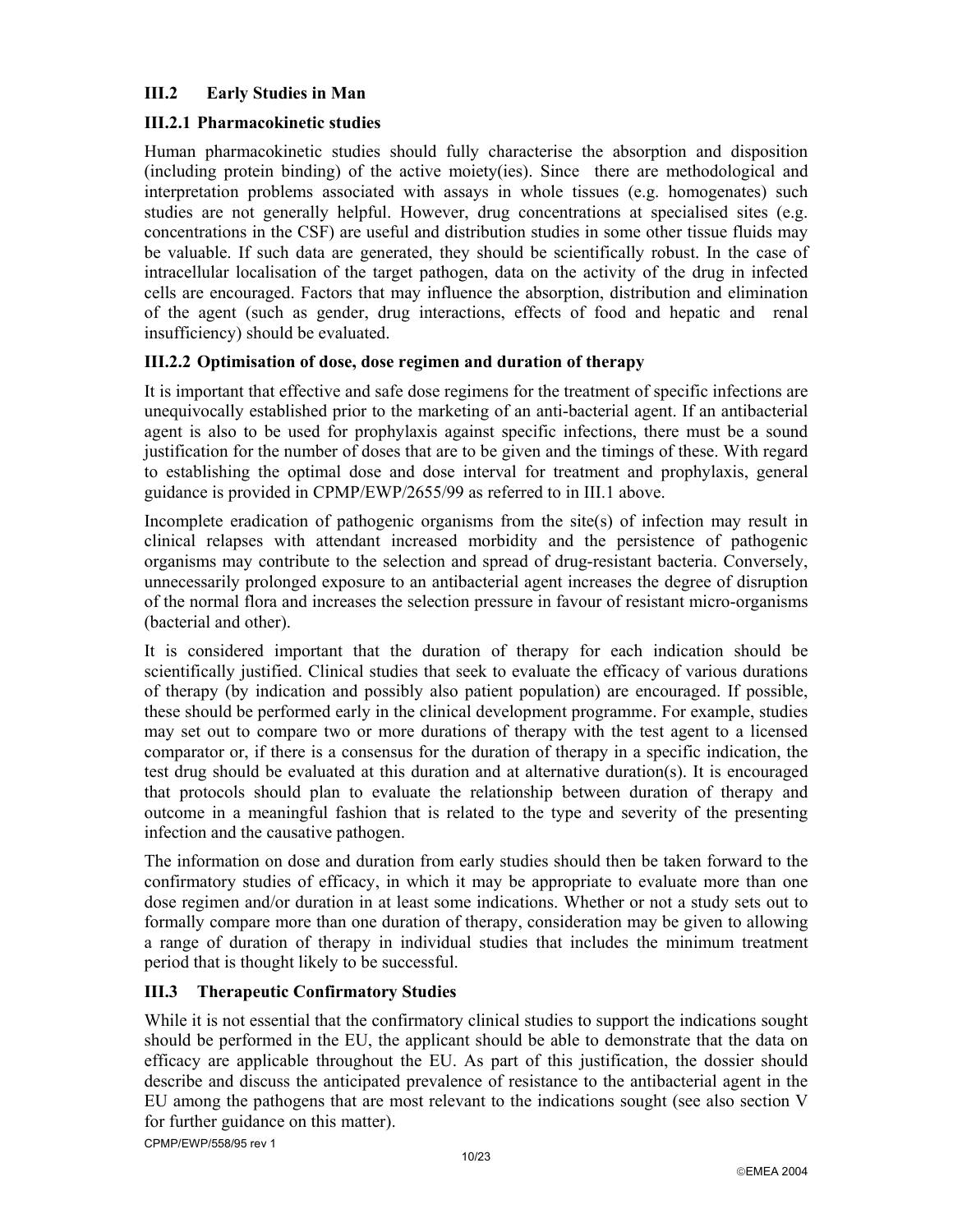### **III.3.1 Randomised controlled studies**

Ideally, each indication for the treatment or prophylaxis of infection that is sought should be supported by at least one randomised and double blind trial. Each study should be adequately powered to show at least non-inferiority to an acceptable active comparative regimen or superiority to placebo (whenever considered to be possible) or, possibly, both. If a single trial were performed in an indication, it would have to be of very robust design and show unequivocal results in order to allow the indication to be granted.

#### *Blinding and randomisation*

Single-blinded, evaluator-blinded or open studies are considered to be less reliable than double blind studies, especially when the clinical outcome is the designated primary efficacy variable, and should be used only if a double blind comparison is not feasible. Special attention should be paid to maintaining the blind during studies in indications that require relatively long-term treatment. When a double blind design is not used, every effort must be made to ensure that the physicians who assess the clinical responses do not become aware of the patients' treatment assignments.

It is recommended that randomisation should be performed by a centralised telephone or computer system and not by means of envelopes distributed to individual study sites.

#### *Active controls*

The majority of randomised controlled studies of the treatment of bacterial infections will aim to demonstrate non-inferiority of the antibacterial agent under evaluation with respect to an active comparative treatment. The study design should minimise the possibility that a false conclusion of non-inferiority might be reached. Section III.3.3 deals with special considerations for active comparative studies and further advice is provided in the ICH E9 (*Statistical Principles for Clinical Trials*) and ICH E10 (*Choice of Control Group in Clinical Trials*) guidance documents.

The choice of delta should be very carefully considered for each individual study. In many instances, the appropriate value of delta is likely to be 10%. The applicant's justification for the value that is proposed in each protocol should take into account the anticipated efficacy of the reference treatment in the indication under study. Further advice is provided in CPMP's Points to Consider on the Choice of Delta (CPMP/EWP/2158/99).

The comparative regimen that is chosen for any one trial and indication must be considered to be one of the best available treatments and, whenever possible, should consist of a single agent. The applicant must be able to fully justify both the agent and the dose regimen that is employed, taking into account medical opinion and indication-specific treatment guidelines from appropriate specialist bodies as well as the prevalence of resistance to the comparator at the sites identified for study participation. It is preferable that the comparative agent should be administered at a dose regimen that is licensed in all, or as many as possible, of EU Member States.

It is possible that on occasion the dose regimen of the comparator that is considered to be most appropriate for an indication is not that approved or recommended in some or all EU Member States. It is also possible that the comparator that is considered optimal may not be approved in some or all EU Member States for the indication under study. In these situations, the applicant should provide a detailed justification for the comparative regimen.

#### *Placebo controls*

CPMP/EWP/558/95 rev 1 A placebo-controlled study will not be feasible in some or all of the indications sought but may be possible when spontaneous cure rates could be expected to be high. However, if the applicant does not intend to conduct a placebo-controlled study in a specific indication, this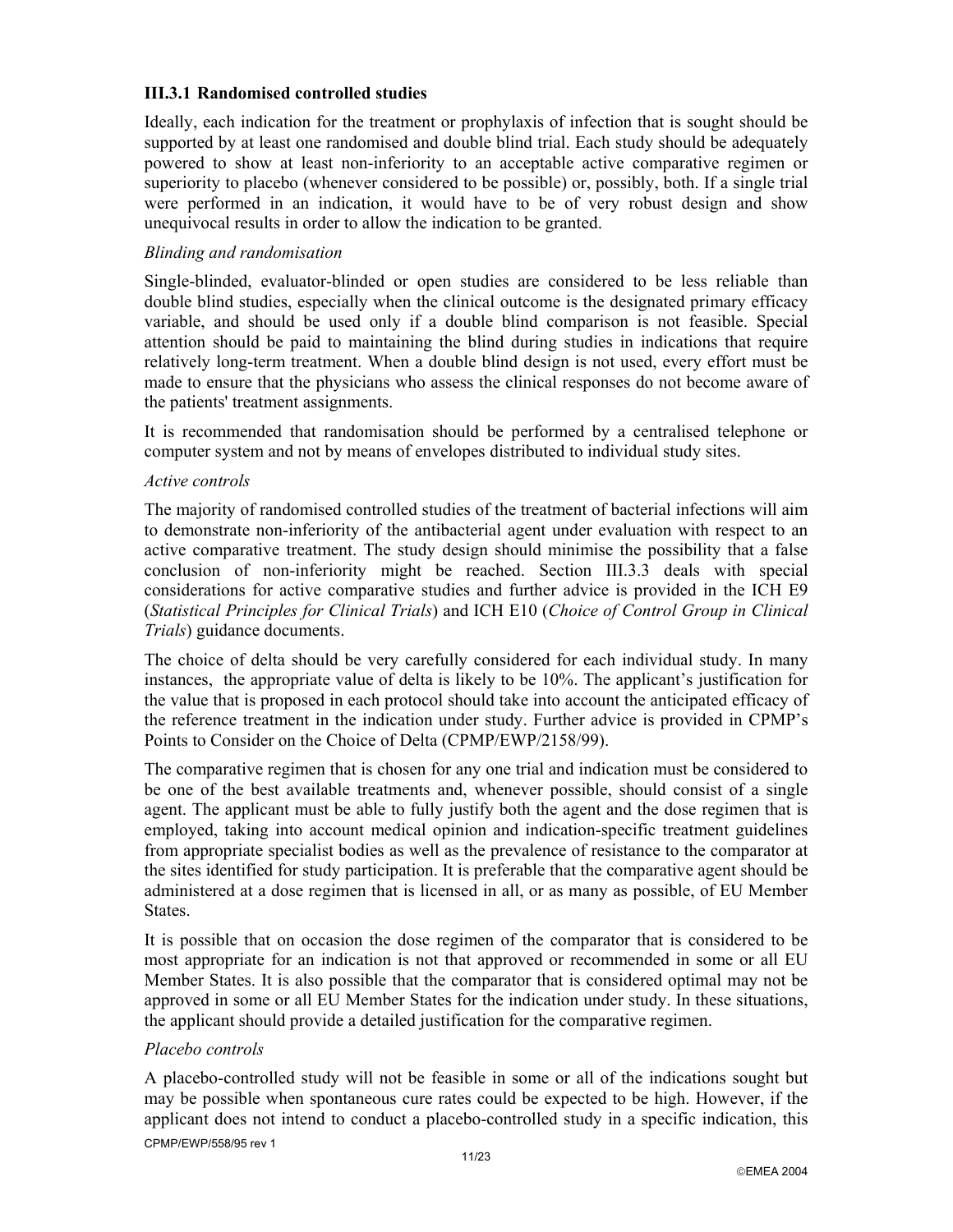position should be justified. If a placebo-controlled study is possible, this would be desirable and applicants should discuss the provision of such a study as part of the clinical development programme with EU Regulators. The study population should fully reflect that likely to be encountered in clinical practise (see section 1.1). As appropriate to the indication, the randomisation ratio could be used to minimise the number of patients assigned to placebo. It is desirable that placebo-controlled studies should incorporate a third (active treatment) study arm if an established treatment is available. The rescue treatment and the conditions under which it should be instituted should be pre-defined in the protocol.

### *Prophylaxis*

The design of studies that are intended to support an indication for the prophylactic use of an antibacterial agent is subject to several additional considerations. When the role of antibacterial agents in preventing a particular type of infection in defined clinical circumstances is already established, a comparative study against a licensed therapy is possible. If the role of prophylaxis has not been established under the circumstances proposed for study, a placebo-controlled study should be possible. In both cases, there must be a sound justification for the number of doses of the test antibacterial agent that are to be given and the timings of these.

#### **III.3.2 Alternative study designs**

An alternative study design might be acceptable if the applicant is able to provide sound evidence to support a conclusion that at least one adequately powered randomised and controlled clinical trial to support an indication would not be feasible. . All alternative study designs should be carefully justified in the application dossier and their acceptability to support an indication would be assessed on a case by case basis.

Whenever possible, the study should still include a randomisation step because the availability of an internal control group makes the interpretation of the outcomes considerably more reliable than in trials that do not employ randomisation. Therefore, even when enrolment is expected to be limited by patient availability, a randomised and controlled clinical trial is usually preferable to an uncontrolled study or one that attempts a comparison with external or historical controls. Consideration may be given to employing unbalanced randomisation as a compromise between exposing a sufficient number of patients to the test antibacterial agent while still including an appropriate internal control group.

An uncontrolled study should usually be selected only when there is no possibility of acquiring a sufficient number of patients to perform a useful prospective comparison between treatments, such as may pertain to the treatment of very rarely encountered conditions and pathogens.

It may sometimes be justifiable to perform an uncontrolled study to support use in an indication in which very high cure and eradication rates associated with low spontaneous cure and eradication rates are required (such as acute gonococcal urethritis in males). This approach would be acceptable provided that there are adequate comparative safety data from the rest of the clinical development programme.

Occasionally, an uncontrolled study also may be used to supplement the data obtained from randomised and controlled studies (see section III.3.4.b).

Whatever the justification for the uncontrolled study, every attempt should be made to generate a precise and unbiased estimate of efficacy in a clearly defined patient population in order to facilitate the interpretation of the data. Where possible, the number of patients recruited should be sufficient to exclude unacceptably low cure rates from the 95%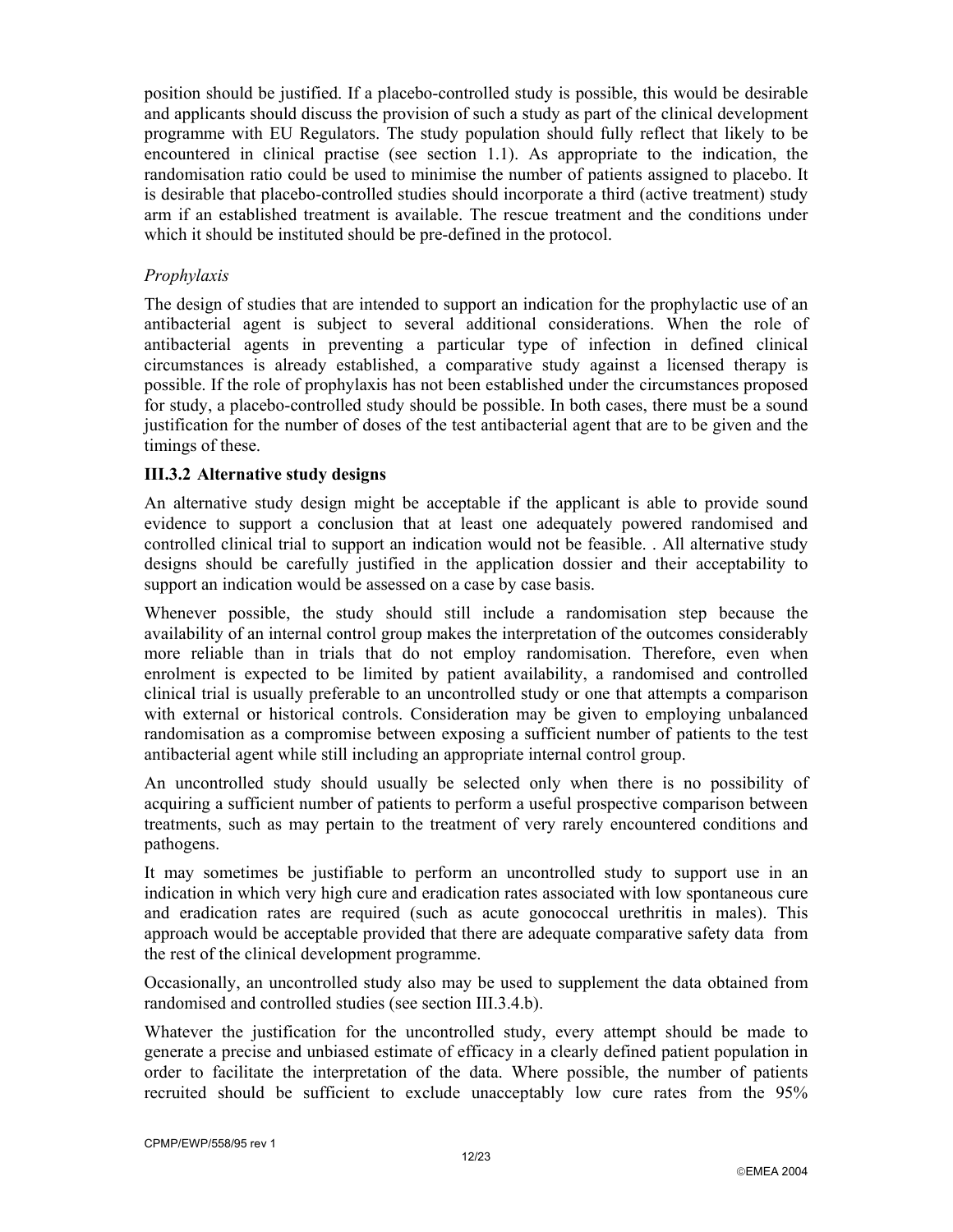confidence interval estimating the response rate. The minimum acceptable cure rate should be defined prospectively based on currently available treatments and experience.

### **III.3.3 Special considerations for active comparative studies**

#### *Combination therapy*

In some indications, either the test and/or the comparative regimen(s) may have to consist of more than one active agent so as to cover all the known or potential pathogens. In order to facilitate a double blind study design, it is preferable that the use of a combination regimen should be fixed throughout the treatment period or that the same agent is added to both test and comparative regimens under identical circumstances. Alternative designs make it very difficult to conduct a double blind study and should only be used when these are unavoidable.

The protocol should specify both the additional drugs and dose regimens that must or may be used in conjunction with the core test and comparative therapies. Information on the prevalence of bacterial resistance to the core test and comparative agents should be taken into consideration to assess the need for and composition of combination therapy. When combination therapy is to be used in one or more treatment groups from baseline, the protocol must specify if/when and under what circumstances patients may revert to monotherapy. Similarly, in all cases where the use of additional agents is not mandatory from the outset, the protocol must specify the criteria under which their use is permissible.

In general, protocols should at least outline the criteria that should be met before adding, discontinuing or amending dose regimens of any additional antimicrobial agents that may be allowed during the study. Prior to the start of the study, potential study sites should confirm that local opinion and practice are sufficiently compatible with the instructions in the protocol that they expect to be able to comply with these throughout the conduct of the study.

#### *Switch from parenteral to oral therapy.*

#### If both parenteral and oral formulations of the test drug are available:

Individual studies may allow for a switch from parenteral to oral therapy when protocolspecified criteria are met. In such cases, it is preferable that both parenteral and oral formulations of the chosen comparative drug are also available so that patients in both treatment groups may be switched using identical criteria and it should be possible to maintain a double blind study design.

The minimum duration of parenteral treatment requires careful consideration. A very early switch (eg. after only one or two days of parenteral therapy) has the potential to encourage the enrolment of patients who might have responded well to oral therapy from the outset. Conversely, dictating too long a period of parenteral therapy should be avoided, since this is inconvenient for hospitals and patients. Protocols should provide the criteria that should be met before switching to oral therapy. The clinical condition of patients at the time of switch should be recorded in detail and discussed in the study reports.

Consideration should be given to whether the change to oral therapy represents a simple switch or whether the change also represents a "step-down" in the dose. The doses of the oral formulations of the test and reference therapies used for follow-on therapy should be justified. Provided that these matters are taken into account, the interpretation of the results of such studies should be relatively straightforward.

#### If the test and/or comparative agent can be given by only one route:

It may be that the test agent is available for administration only by the oral route but it is considered desirable to study its efficacy as follow-on to another parenteral agent. In such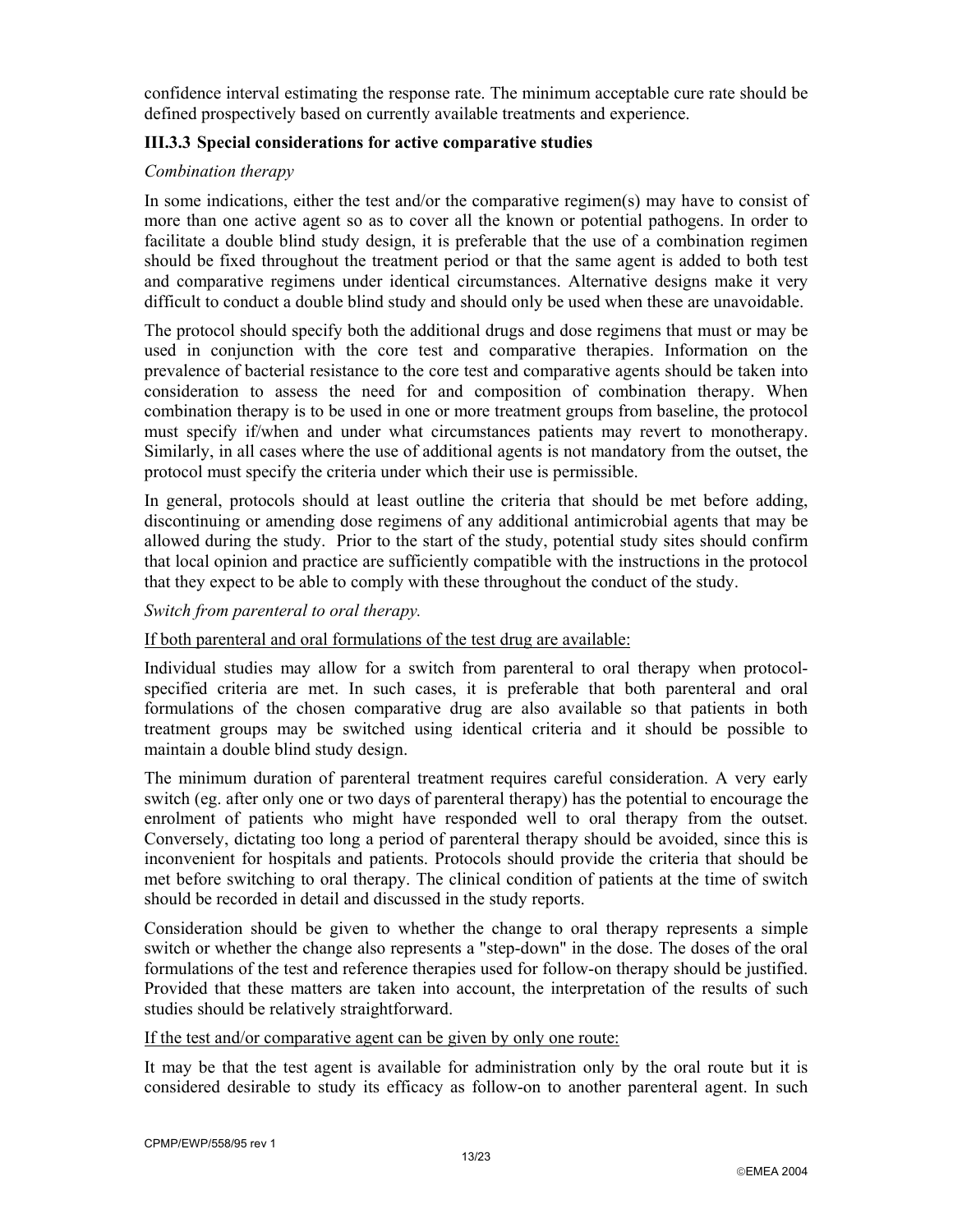cases, the potential for carry-over effects from the parenteral to the oral treatment periods complicates the assessment of efficacy of the test oral agent.

Alternatively, difficulties may arise when the test agent can only be given parenterally but a switch to oral therapy is desirable for routine patient management. In such cases, the choice of the agent used for oral follow-on therapy will require careful justification.

#### **III.3.4 Infections due to resistant organisms**

There are particular issues surrounding the choice of study design to evaluate the efficacy of antibacterial agents in infections due to organisms that are resistant to most or even all licensed antibacterials. In some cases, a Marketing Authorisation might be possible based on limited data on the utility of the antibacterial agent in such circumstances (see also section III.3.5). In addition, a pathogen-specific  $\pm$  site-specific indication for use might be considered appropriate (see section V.1).

#### *Need for clinical data*

a. When the activity of the antibacterial agent is completely unaffected by one or more mechanisms of resistance to other agents

In-vitro studies may show that the activity of an antibacterial agent against a certain species is completely unaffected by some or all of the mechanisms of resistance that individual strains of that species might possess against other antibacterials. Therefore the demonstration of clinical efficacy of such an agent in any one indication against the species (whatever the resistance profile of the strains actually treated) can, within the same indication, be extrapolated to all other organisms of that same species that do not exhibit resistance to the test agent. Thus, it would not be necessary to seek out organisms with specific types of resistance to other antibacterial agents in clinical trials in order to establish the activity of the test agent against them (see section V for details of how this information might appear in the SPC). For example, the satisfactory demonstration of clinical activity of an oxazolidinone against methicillin-susceptible *S. aureus* (MSSA) in a particular indication could be extrapolated to MRSA regardless of how many MRSA might have been treated.

b. When the activity of the antibacterial agent is affected to a modest degree by one or more mechanisms of resistance to other agents

There will be cases in which the in-vitro activity of the test antibacterial agent is somewhat less against organisms with a particular type(s) of resistance compared with strains of the same species that do not possess those mechanisms but is still potentially sufficient to be efficacious. For example, MICs of a modified glycopeptide derivative whose activity is relatively unaffected by mechanisms of resistance to vancomycin may still be slightly higher (by one or two doubling dilutions) for vancomycin-resistant compared with vancomycinsusceptible strains within a species. Even though the test agent may still be thought likely to be clinically active based on PK/PD considerations, the potential clinical relevance of these in-vitro observations may require investigation.

CPMP/EWP/558/95 rev 1 The extent of these clinical investigations will inevitably depend on the frequency with which a particular type of resistant organism is encountered. In general, comparative clinical data in at least one indication should be provided if a particular type of resistant organism is commonly encountered and a licensed comparative agent is available for study (such as MRSA in skin and soft tissue infections). An uncontrolled clinical study may be acceptable if a particular type of resistant pathogen is rarely encountered (see sections III.3.2 and III.3.5). An uncontrolled study may also be used to supplement the data on activity against more common pathogens with specific mechanisms of resistance obtained from controlled studies. For example, a supplementary study in community acquired pneumonia that attempts to enrol a high proportion of infections due to pneumococci with varying susceptibility to penicillin.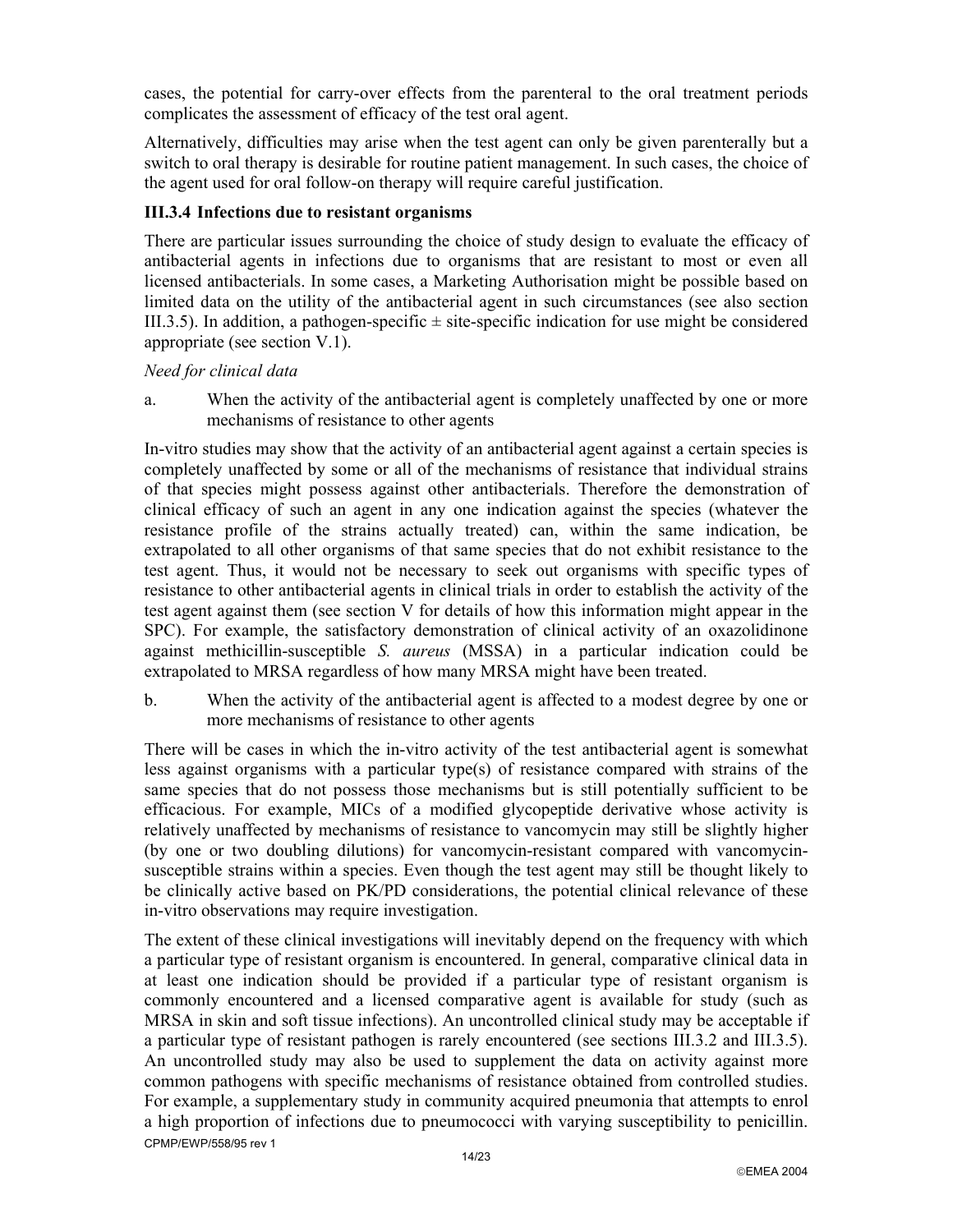In both these instances, outcomes should be analysed according to MICs of the antibacterial agent for the pathogens treated.

The total number of organisms isolated from patients that demonstrate a particular type of resistance that should be treated with the test antibacterial agent in order to gain an endorsement for use must be considered on a case by case basis. In addition, it may be that the number of organisms with specific types of resistance that have been treated in any one indication is very small. An extrapolation of efficacy between indications may or may not be appropriate. Such decisions will depend on factors such as PK/PD considerations and have implications for sections 4.1 and 5.1 of the SPC (see also section V).

#### *Selection of the comparative regimen(s)*

When a comparative study is considered to be both desirable and feasible, the selection of an appropriate comparative agent (or combination of agents) is particularly difficult. That is, the comparative agent(s) that may be active against the same range of multi-resistant organisms as the test antibacterial drug may not always be the preferred therapy against susceptible strains of the same species. Therefore, it may be necessary to adopt one of several alternative strategies in order to optimise patient management and yet still provide a robust comparison with the test antibacterial agent. For example, and assuming patients already known to have resistant organisms will not be eligible for randomisation:

- a. If the study is to be conducted in centres where organisms that are resistant to the preferred comparative agent for the indication are uncommonly or rarely encountered
	- All patients in the comparative arm should initially receive the preferred agent
	- Patients found to be infected with a pathogen(s) resistant to the preferred comparative regimen would be switched to another agent that is active unless their clinical course indicates to the investigator that a switch is not necessary.
- b. If the study is to be conducted in centres where organisms that are resistant to the preferred comparative regimen for the indication are frequently encountered:
	- All patients in the comparative arm should initially receive an agent that is active against the expected resistant pathogens
	- Patients found to be infected with pathogen(s) that are susceptible to the preferred comparative regimen would be switched to that regimen as soon as possible.

In both instances, the study should plan to compare the test antibacterial agent with the "comparative regimen" so that patients in the comparative group who were switched based on baseline microbiological results becoming available should be eligible for the evaluable population.

If patients in the comparative group had to be switched to the test antibacterial agent because there was no other suitable therapy available, they should be analysed separately.

It is unlikely that these studies could be double blind. However, every effort should be made to ensure that clinical assessors are unaware of the treatment assignment.

#### **III.3.5 Infections due to rare, difficult to treat pathogens and infections that are rarely encountered**

CPMP/EWP/558/95 rev 1 There may be instances in which the test antimicrobial agent has properties that would likely make it suitable for treating rarely encountered difficult to treat pathogens (such as *Listeria monocytogenes*) and/or rarely encountered infections (such as endocarditis and meningitis). As in III.3.4, the extent of the clinical investigations that are possible will depend on the frequency with which the particular organism or type of infection is encountered. An initial Marketing Authorisation might be possible based on limited data on the utility of an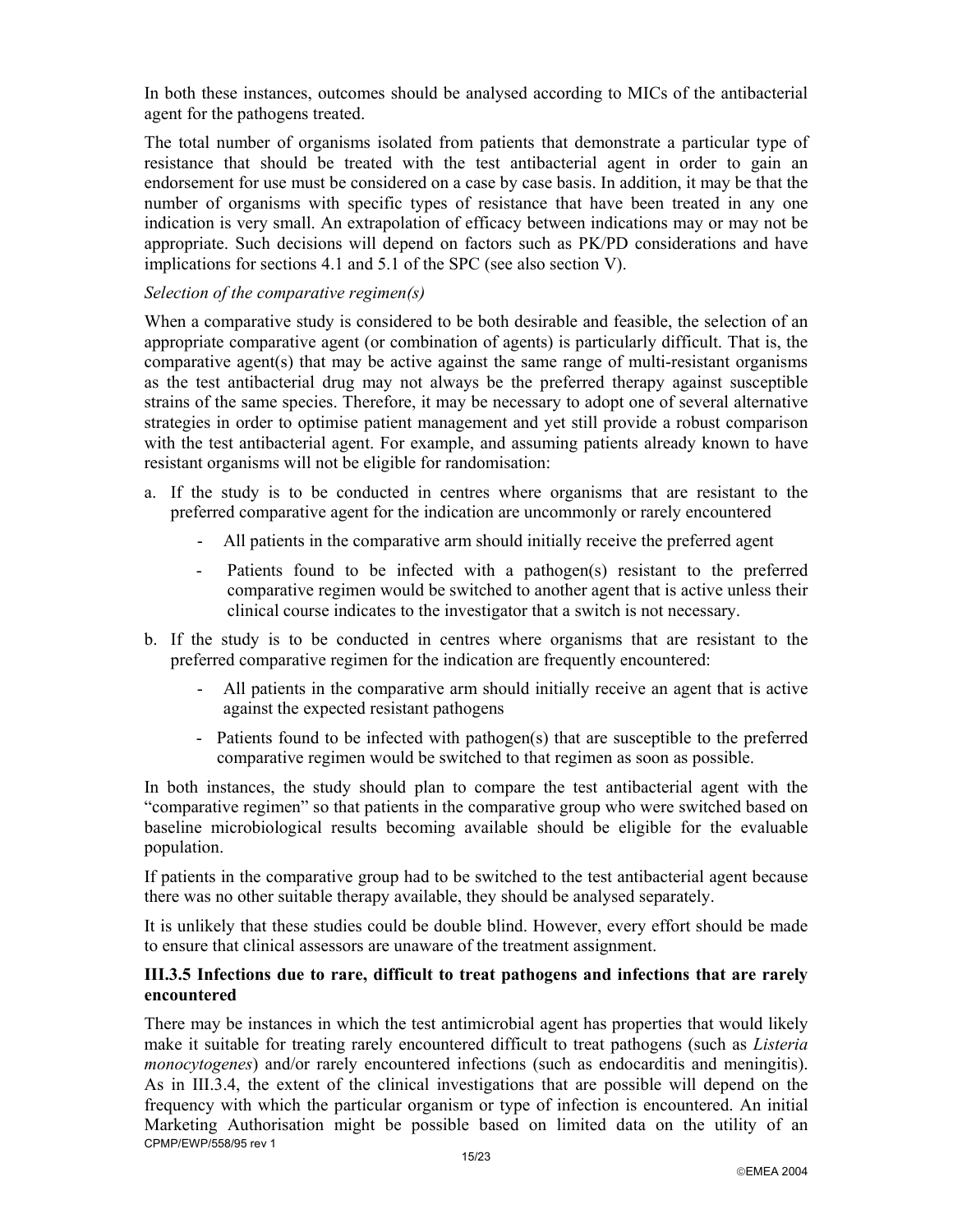antibacterial agent in these clinical situations. Other indications for use could be added at a later date as further studies are completed. Alternatively, the use of an antibacterial agent for rare, difficult to treat pathogens and/or rare infections might be added to the indications already granted for an existing Marketing Authorisation.

## **III.4 Studies in children**

For infections that can occur at any age, and when the properties of an antibacterial agent would not preclude its administration to children, applicants should consider the development of suitable dose sizes and formulations for paediatric patients of all ages in accordance with ICH E11.

A potentially suitable initial dose range for children can usually be surmised from limited data on the pharmacokinetics in adults, the PK/PD relationship, and any available information on safety and efficacy. Further exploration of the pharmacokinetics across the entire age range 0- 18 years should be undertaken, usually by means of limited blood sampling during clinical studies in which infected paediatric patients receive the drug. Special attention should be paid to the evaluation of pharmacokinetics in neonates and infants.

In indications that are common to several age groups, it may be reasonable to extrapolate efficacy data from adults to paediatric patients provided that sufficient pharmacokinetic and safety data have been generated with the intended dose regimen(s) during limited studies in paediatric patients. It may sometimes be necessary that data on therapeutic response should also be collected in at least some age groups in order to validate the dose recommendations. It is accepted that these will likely be uncontrolled studies.

However, some infections are more prevalent in the paediatric population (such as otitis media). Also, compared with adults, certain infections in children may be due to different predominant pathogens or to different underlying conditions (such as anatomical abnormalities predisposing to urinary tract infections). In these instances, confirmatory randomised and controlled studies in children of different age groups will be required to support efficacy and safety

At the time of initial licensure, all the relevant information already available in children should be mentioned in the SPC (eg. in sections 4.8 and 5.2) even if there are insufficient data at that time to support a formal indication for use in one or more age groups. In these instances, the satisfactory completion of investigations in children would be a postauthorisation commitment and a timetable should be provided.

## **IV. CLINICAL SAFETY EVALUATION**

The assessment of the safety of an antibacterial agent does not usually have the benefit of any comparisons with placebo. There are some special considerations for an assessment of safety that must rely to a considerable extent on comparisons with licensed antibacterial agents. In particular, the assessment of the safety profile of the novel agent may be heavily influenced by the safety profiles of the comparative agents that have been employed throughout the clinical development programme. There are potential advantages, then, in employing a range of comparative agents from different drug classes to broaden the comparisons that may be made. However, it is recognised that this strategy may not always be possible or appropriate, especially for the initial application for a Marketing Authorisation.

Whereas a comparison of pooled safety data for the antibacterial agent under evaluation and comparative agents from all the studies is often provided, this may be very misleading due to the variety of indications that were studied and range of test and comparative regimens that were administered. In addition to the individual comparisons between test and comparator that must be made in each study report, it is especially important that the summary of safety

CPMP/EWP/558/95 rev 1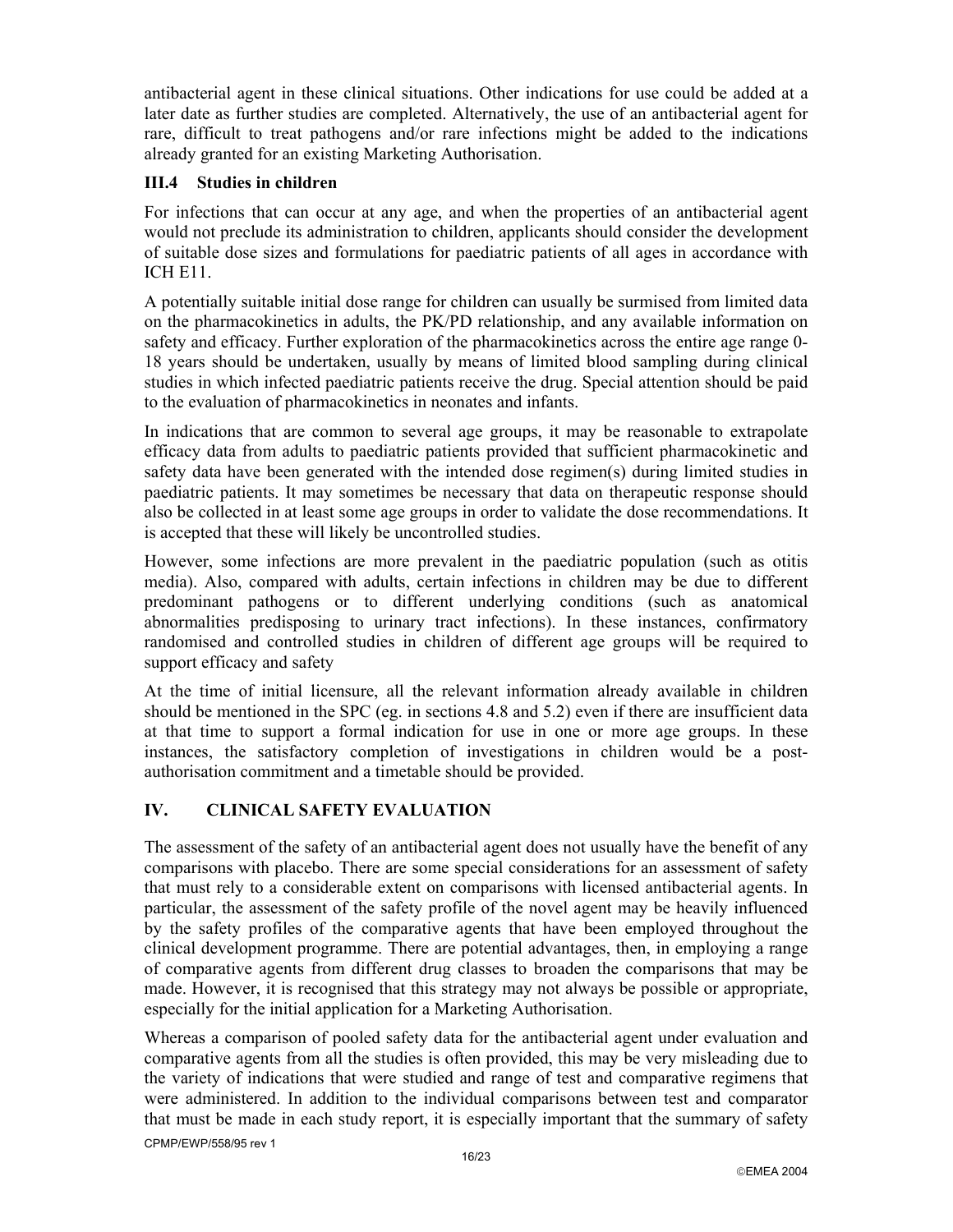should provide tabulations of adverse events by dose of the test agent and against each comparative regimen. It may also be appropriate to tabulate data according to the duration of therapy, especially in indications that require longer-term treatment, such as osteomyelitis and endocarditis.

Separate tabulations are required when parenteral and oral formulations have been administered and/or when a different agent was administered as oral follow-on therapy. When combination antibacterial therapy has been optionally administered with the core test or comparative regimen, adverse events should be separated out for those who did and did not receive additional agents.

The disease processes and the potentially large number of concomitant medications pose additional problems for the characterisation of the safety profile and the categorisation of adverse events according to drug-relatedness, especially in seriously ill patients. As for all medicinal products, tables should also summarise adverse events according to relevant patient characteristics, such as general condition at baseline (eg. age, gender, hepato-renal function) and severity of the infection, and according to at least the commonest concomitant medications.

Furthermore, adverse reactions to study drug and the pathological processes triggered by the infection itself may involve the same organs and their functions. For example, any renal toxicity of an antibacterial agent may be confused with direct damage that can be caused by a severe pyelonephritis unless determined efforts are made to investigate the cause. Also, under-perfusion during the course of very serious infections can inflict widespread organ damage with a host of symptoms and laboratory abnormalities that could be mistaken for adverse reactions.

## **IV.1 Specific adverse events to be monitored**

The pre-clinical data may indicate that there is a need to evaluate the potential for drug toxicity in individual organs. Targeted monitoring and, sometimes, special studies are advisable for certain types of adverse reactions that are anticipated on this basis or from chemical and/or pharmacological similarities between the antibacterial agent under evaluation and licensed medicinal products. For example, data may point to the possibility of unwanted effects on cardiac conduction, photosensitisation, and major organ function. Applicants should consult relevant guidelines regarding these investigations.

An evaluation of the potential for an antibacterial agent to select for micro-organisms with inherent or acquired resistance to it is encouraged especially if the drug is from a class that is already known to have a high propensity to select for certain organisms or is the first in a new class of agents. It is particularly desirable that effects on target pathogens and the host flora should be explored in hospitalised, debilitated or immunosuppressed patients. The microbiological assessment of patients who experience adverse events that may be a result of effects on the host flora is also encouraged. Studies in healthy subjects might also be useful, depending on the pharmacological properties of the drug.

## **IV.2 Extent of population exposure to assess clinical safety**

The Extent of Population Exposure to Assess Clinical Safety for Drugs (ICH E1A) applies. In the case of antibacterial agents that have clinically useful activity against organisms that are resistant to one or more other drugs, it may be acceptable to allow initial licensure based on a relatively small safety database. However, this would be possible only if no major concerns have been raised by the pre-clinical or clinical data.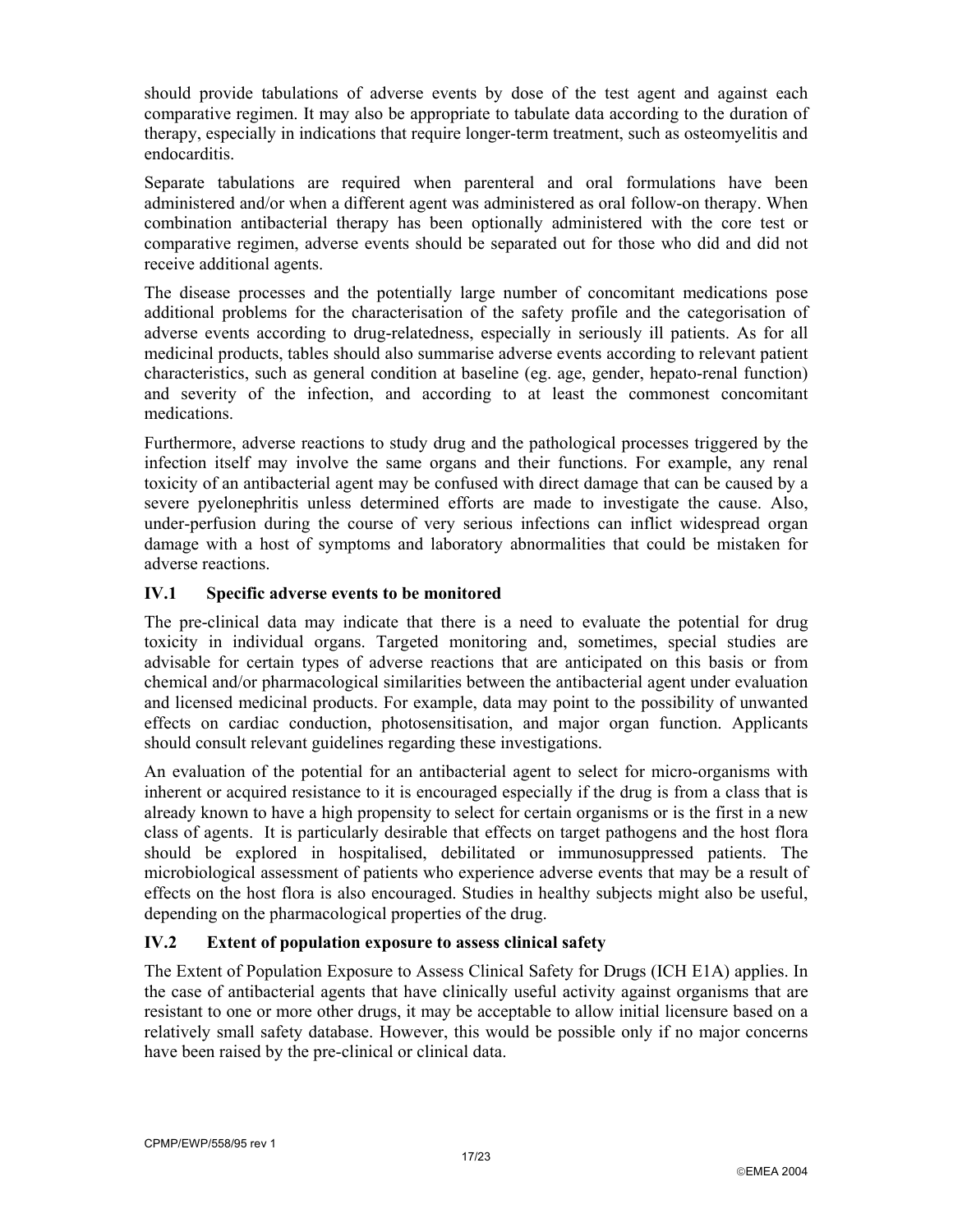## **IV.3 Long term safety**

In the majority of cases, patients in clinical studies will be treated for less than two weeks. However, it is recommended that they should be followed for up to 4-6 weeks post-therapy. This is long enough to detect most cases of adverse effects such as late onset serious skin reactions and antibiotic-associated colitis. There may also be longer-term exposure data when studies have been performed in indications such as osteomyelitis and endocarditis.

Longer-term safety monitoring may apply when there is a potential that adverse effects may become manifest some weeks or more after therapy has been completed (such as ototoxicity). Such effects may or may not have been anticipated based on the pre-clinical findings. Depending on the indication for use and the type of adverse effect that could be expected it might be acceptable that these data can be obtained after initial licensure.

Finally, the emergence of inherently resistant organisms and organism with acquired resistance should be addressed as a safety issue (see section V.4.2). The periodic reassessment of the risk-benefit relationship for the antibacterial agent should take into account knowledge of the changes in prevalence of acquired resistance (*eg*. from literature reports, company data and other sources) since the time of initial licensure.

## **V. CONSIDERATIONS FOR THE SPC**

The content of sections 4.1. (Indications), 4.2. (Posology), and 5.1. (Pharmacodynamics) of the SPCs for antibacterial agents require considerations that are particular to these types of medicinal products. While this Note for Guidance is primarily intended to apply to new or recently authorised antibacterial agents, in principle, the following sections are applicable to the SPCs of all antibacterial agents.

### **V.1 Section 4.1 Indications**

In principle, an indication would be granted only if the clinical data support a favourable benefit/risk ratio and reflect the range of type and severity of infections that are commonly encountered. General statements (such as lower respiratory infections) are no longer acceptable and should be replaced by specific indications (such as community-acquired pneumonia) according to the clinical studies. For some indications, qualification by uncomplicated or complicated designations may be appropriate if these are sufficiently well defined and agreed terms when applied to infections at specific sites. If the actual infection type that has been studied is in some way limited (*eg*. by a very predominant type of infection within an indication, a single or very predominant pathogen or only mild to moderate infections), it might be considered necessary to further qualify the indication.

A pathogen-specific rather than an infection site-specific indication may be appropriate when an antimicrobial agent is expected to be active against rare and/or multi-resistant pathogens but only limited clinical data have been provided (see sections III.3.4 and III.3.5). Such an approach would also have to depend on whether an extrapolation of efficacy in one indication to infections at other body sites can be justified. A pathogen-specific indication is also appropriate for infections due to *H. pylori*. In addition, depending on the antimicrobial spectrum of the agent and the nature of the studies conducted, a pathogen-specific and sitespecific indication may be appropriate (*eg*. staphylococcal osteomyelitis). Depending on the sequence of the clinical development programme, these specific indications may appear with or without other more general indications for use.

In order to encourage the appropriate use of antibacterial agents and to acknowledge any differences in opinion regarding the optimal use of individual agents between Member States, the following standard sentence must be added to this section exactly as written: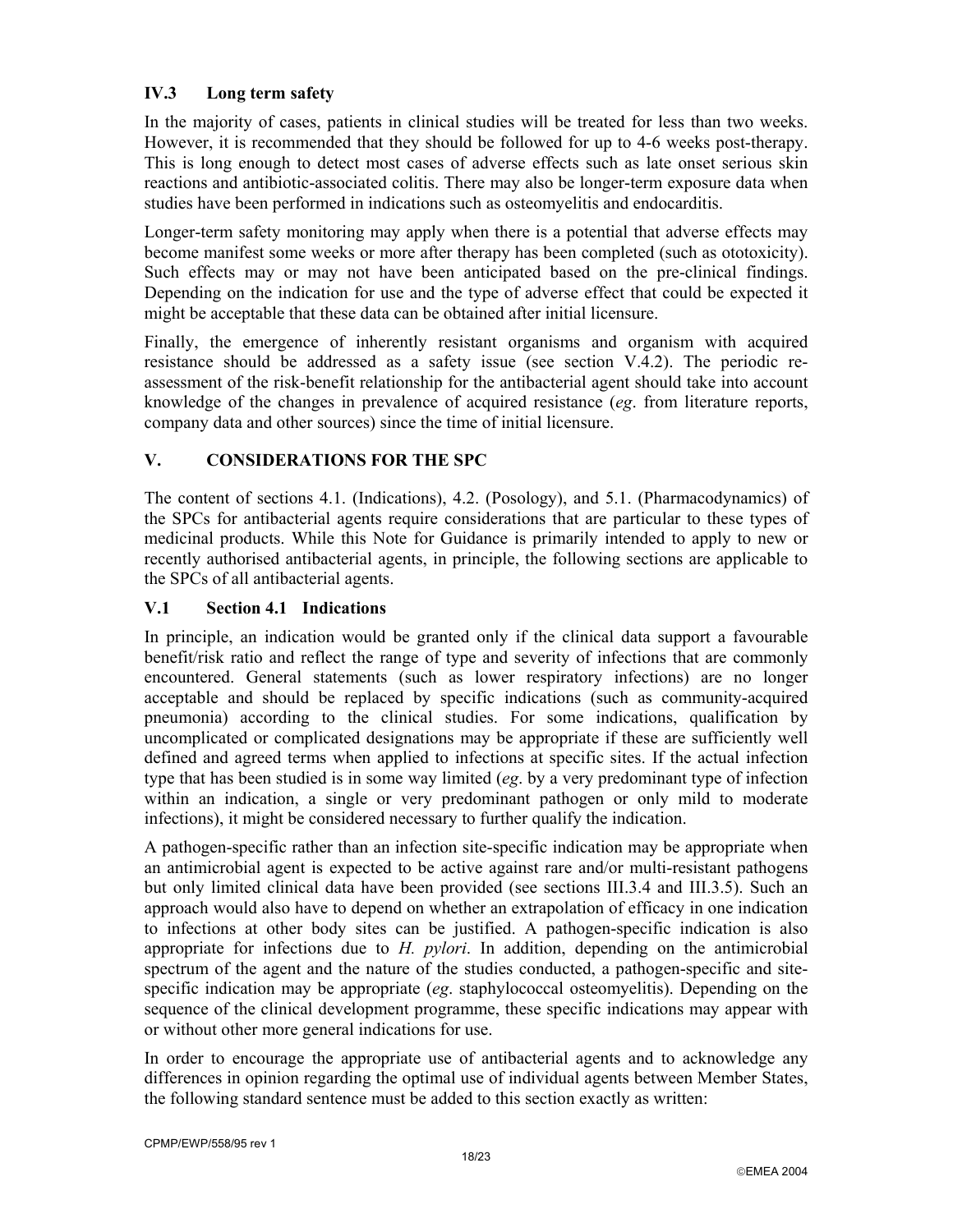*"Consideration should be given to official guidance on the appropriate use of antibacterial agents".*

## **V.2 Section 4.2 Posology and Method of Administration**

Where evidence exists, both the dose regimen and the duration of treatment courses should be stated by indication. The durations that are recommended should be in accordance with the range that was documented to be effective in clinical trials for each indication. On occasion, it may also be appropriate to specify the duration of treatment for certain types of pathogens at specific body sites.

#### **V.3 Section 4.4 Special Precautions**

Comments may be necessary to highlight the extent/limitation of clinical experience in treating certain types of infection and/or pathogen.

### **V.4 Section 5.1 Pharmacodynamics**

#### **V.4.1 Collection of data on susceptibility and resistance**

During the pre-clinical and clinical development programme, the applicant should collect sufficient data to characterise the in-vitro antibacterial activity of the agent against clinical isolates from various countries/regions within the EU and to describe the epidemiology of resistance. Due to the variety of circumstances that may apply, it is not possible or appropriate to set definitive numbers of organisms to be tested but some general considerations follow. To some extent, the amount of data to be collected will depend on whether the antibacterial agent under evaluation belongs to an existing class for which there are already data on the prevalence of acquired resistance and the potential for cross-resistance. The isolates tested should belong to species that are the most relevant pathogens in the indications sought. The number of isolates of each species that are tested and their origin require justification. The frequency with which various pathogens cause infections within the indications sought should be used to select the proportion of the total number of organisms tested that should be of each species. This selection process should also take into account information that may be already available on the prevalence of bacteria that possess various types of mechanisms of resistance and the known or unknown potential for these mechanisms to affect the activity of the antibacterial agent under evaluation.

These investigations, together with information on the bacteria isolated from patients in clinical trials, should result in estimates of the likely prevalence of resistance to the antibacterial agent that may be encountered across the EU at the time of initial licensure. The latter should take into account the potential for bacteria to demonstrate cross-resistance between the agent under evaluation and antibacterials of the same or other classes. When a particular problem with clinical efficacy against one or more species is anticipated from these data in at least some EU Member States, this information should be conveyed in section 5.1 as described below.

Subject to agreement with the CPMP, the breakpoints for susceptibility that appear in the SPC will be those recommended by the Europ.ean Committee on Antimicrobial Susceptibility Testing (EUCAST). However, there may be instances where the EUCAST recommendations differ from those of the NCCLS (for example, this might occur particularly for fastidious species). In such cases, it may be permissible to mention those NCCLS recommendations that are different in addition to the EUCAST recommendations. For topical preparations of antibacterial agents, the breakpoints applicable to systemic use should be stated in the SPC. These should be accompanied by a note that these breakpoints may not be applicable to topical application of the drug due to the local concentrations that are reached and the local physicochemical conditions that may influence the overall activity of the agent at the site of application.

CPMP/EWP/558/95 rev 1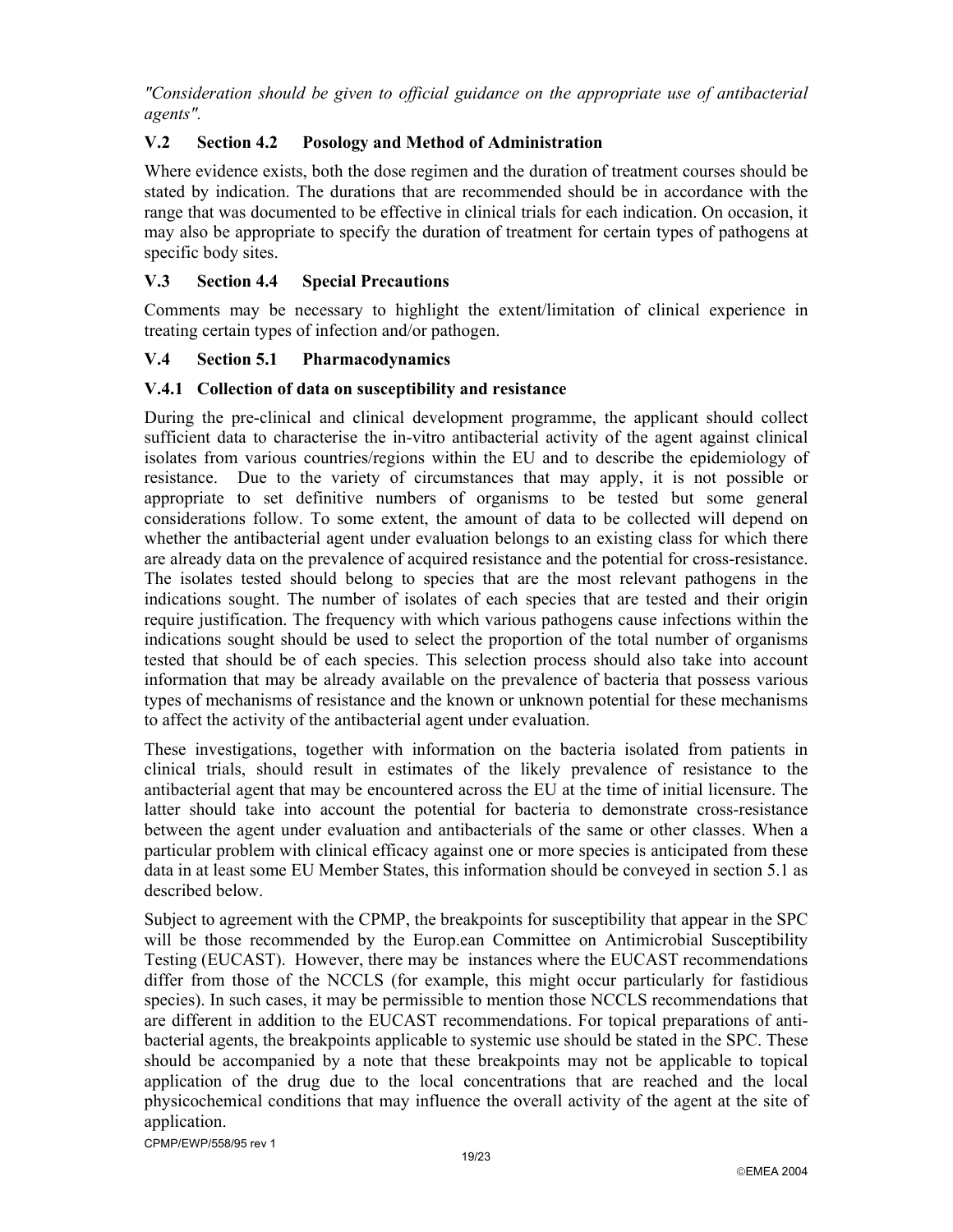The assignment of an asterisk to denote that efficacy has been demonstrated against a particular species in clinical studies can only be decided on a case by case basis. As a general principle, and for commonly encountered pathogens, it would be preferred that clinical efficacy data are available on at least 20 treated cases due to a single species within any one indication. However, it is recognised that it may not always be possible to obtain this minimum number for less commonly encountered pathogens for each indication so that lower numbers or pooling across similar indications may be acceptable in some instances. The decision to accept lower numbers and/or pooling would take into account not only the total number of organisms that have been treated but also the types of infections that they caused. For example, if it is not felt appropriate to extrapolate efficacy against a species in one indication to all other indications to be granted, it may be appropriate that a footnote indicates that the designation of clinical efficacy against a particular species applies only in a single indication.

A further consideration may apply if activity is claimed against organisms within a single species that are less susceptible to the agent *in vitro* as a result of a particular mechanism of resistance. In such cases, it may or may not be considered necessary to separate out the demonstration of activity against organisms that do or do not possess a specific mechanism of resistance.

#### **V.4.2 The format for section 5.1:**

#### *General properties*

ATC classification

#### Mode of action

#### PK/PD relationship

This section should describe the PK/PD relationship as far as this might be of use to prescribers.

#### Mechanism(s) of resistance

The section should cover the known resistance mechanisms in targeted pathogens (betalactamase production, PBP mechanisms etc), the potential for cross-resistance to other antimicrobial agents (same or related class) and the potential for co-resistance due to any known genetic linkage of resistance determinants. If appropriate, information should be provided on the frequency of selecting drug-resistant organisms during treatment, including where appropriate to the drug and the species, any potential for induction of expression of resistance.

Data from rates selecting out resistant organisms derived from in-vitro studies in which organisms were exposed to the agent should NOT appear since the relevance of these to the clinical situation is unknown.

The phenomenon of intermediate susceptibility, whether inherent or acquired, may also be discussed in this section if it is a well-established and widely recognised phenomenon (for example, intermediate susceptibility to beta-lactam drugs in pneumococci and gonococci due to modifications of penicillin binding proteins).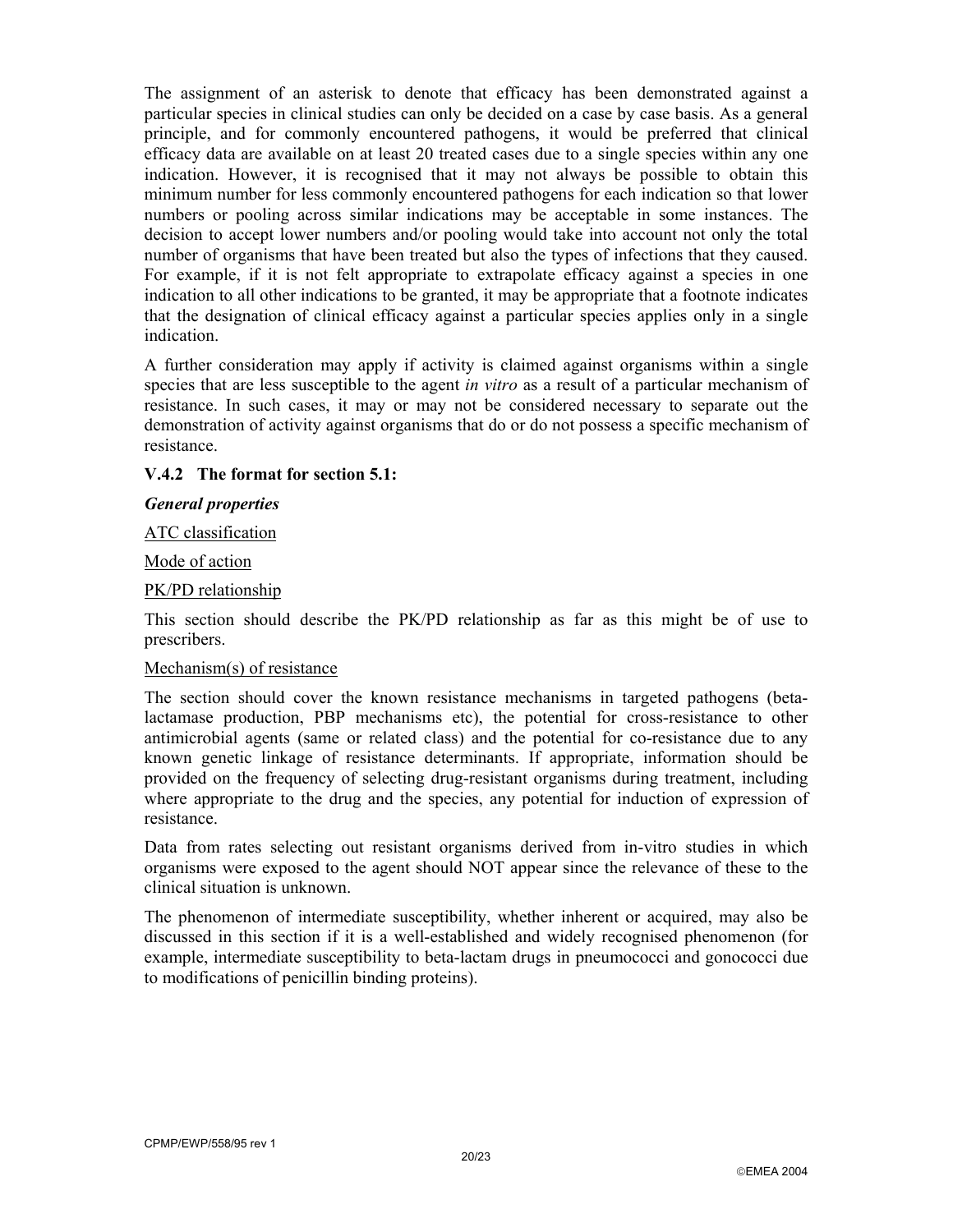### *Breakpoints*

The breakpoints that appear should be clearly ascribed to the recommending body. As discussed above, these will usually be those of EUCAST but may sometimes be those agreed between CPMP and the applicant. Also, on occasion, NCCLS breakpoints might be added if these differ from those of EUCAST. In each case, the breakpoints should be expressed exactly as recommended by these bodies.

Information on the susceptibility of species that are relevant to the approved indications should be tabulated as shown below (see also notes on content below).

Within each of the three sections, species should be listed alphabetically in the following order: aerobic Gram-positive micro-organisms, aerobic Gram-negative micro-organisms, anaerobic micro-organisms, and "other" micro-organisms (such as Chlamydia, Mycoplasma, Spirochetes and Mycobacteria).

The following standard statement should be included before the table:

The prevalence of acquired resistance may vary geographically and with time for selected species and local information on resistance is desirable, particularly when treating severe infections. As necessary, expert advice should be sought when the local prevalence of resistance is such that the utility of the agent in at least some types of infections is questionable.

Categories 1 (*Commonly susceptible species*) and 2 (*Species for which acquired resistance may be a problem*) in the table (example shown below) will include both normally susceptible species and species with natural intermediate susceptibility. However, species with natural intermediate susceptibility (*i.e.* against which the antibacterial agent exerts only moderate activity *in vitro*) should be identified by superscripts and a footnote, as shown below. Whether a species belongs in category 1 or 2 can only be considered on a case by case basis. Due to the possibility that resistance rates may vary greatly across the EU and will change at different rates over time, no specific percentage can be quoted for categorisation. However, an indication that the prevalence of resistance in a species has reached 10% or more in any one country/region may merit inclusion of that species in category 2.

The third category shown below (*Inherently resistant organisms*) should include only those species that are never naturally susceptible to the drug but might be encountered in the indications that are to be granted. For example, enterococci are inherently resistant to currently licensed cephalosporins.

| <b>Commonly susceptible species</b>                    |
|--------------------------------------------------------|
| List of species                                        |
| Species for which acquired resistance may be a problem |
| List of species as above                               |
| <b>Inherently resistant organisms</b>                  |
| List of species as above                               |

Superscripts in, and footnotes to, the table should include:

- An asterisk (\*) should be used to denote those species against which it is considered that activity has been satisfactorily demonstrated in clinical studies, with specification of the indication if this appears necessary from the data.

CPMP/EWP/558/95 rev 1